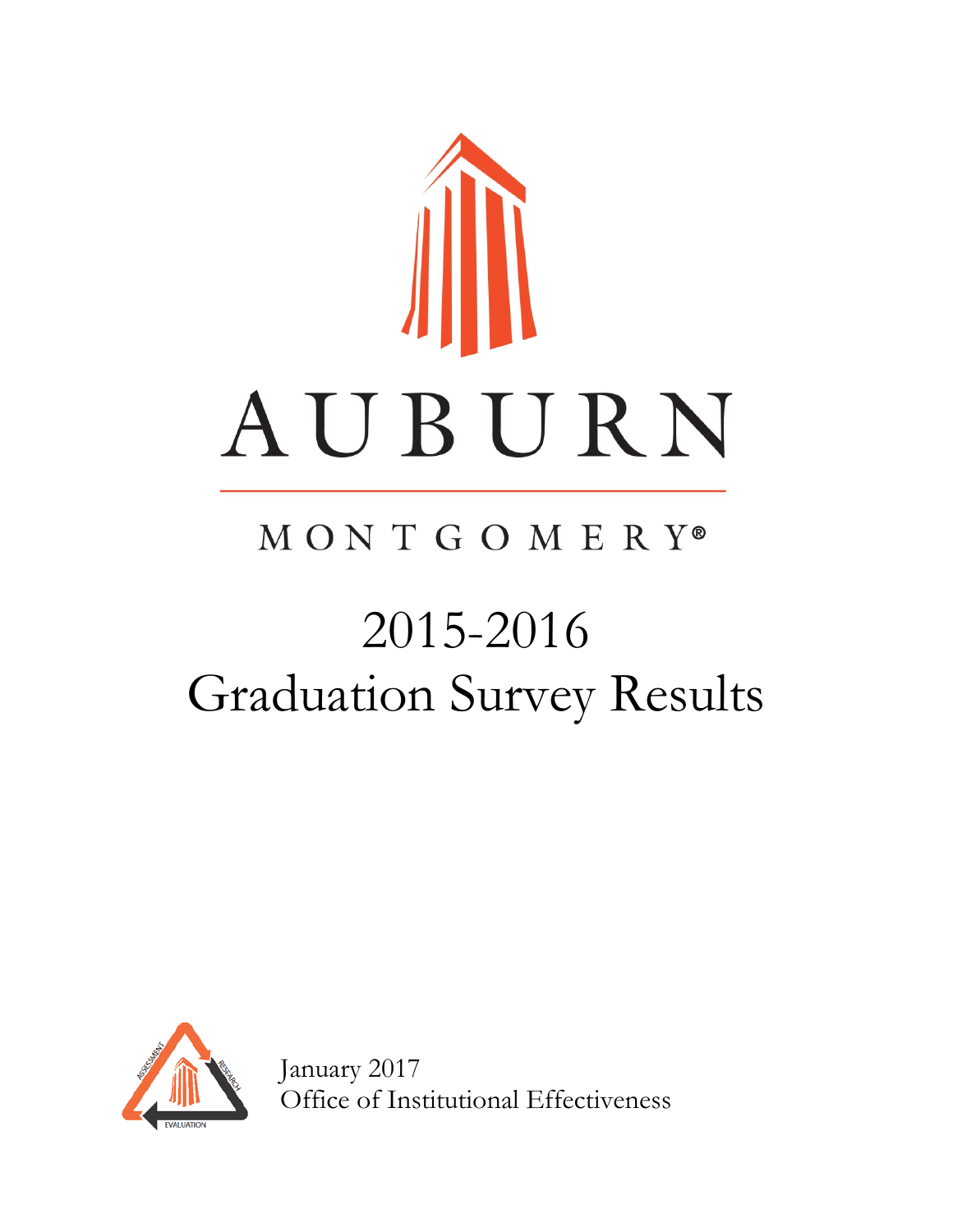# **Table of Contents**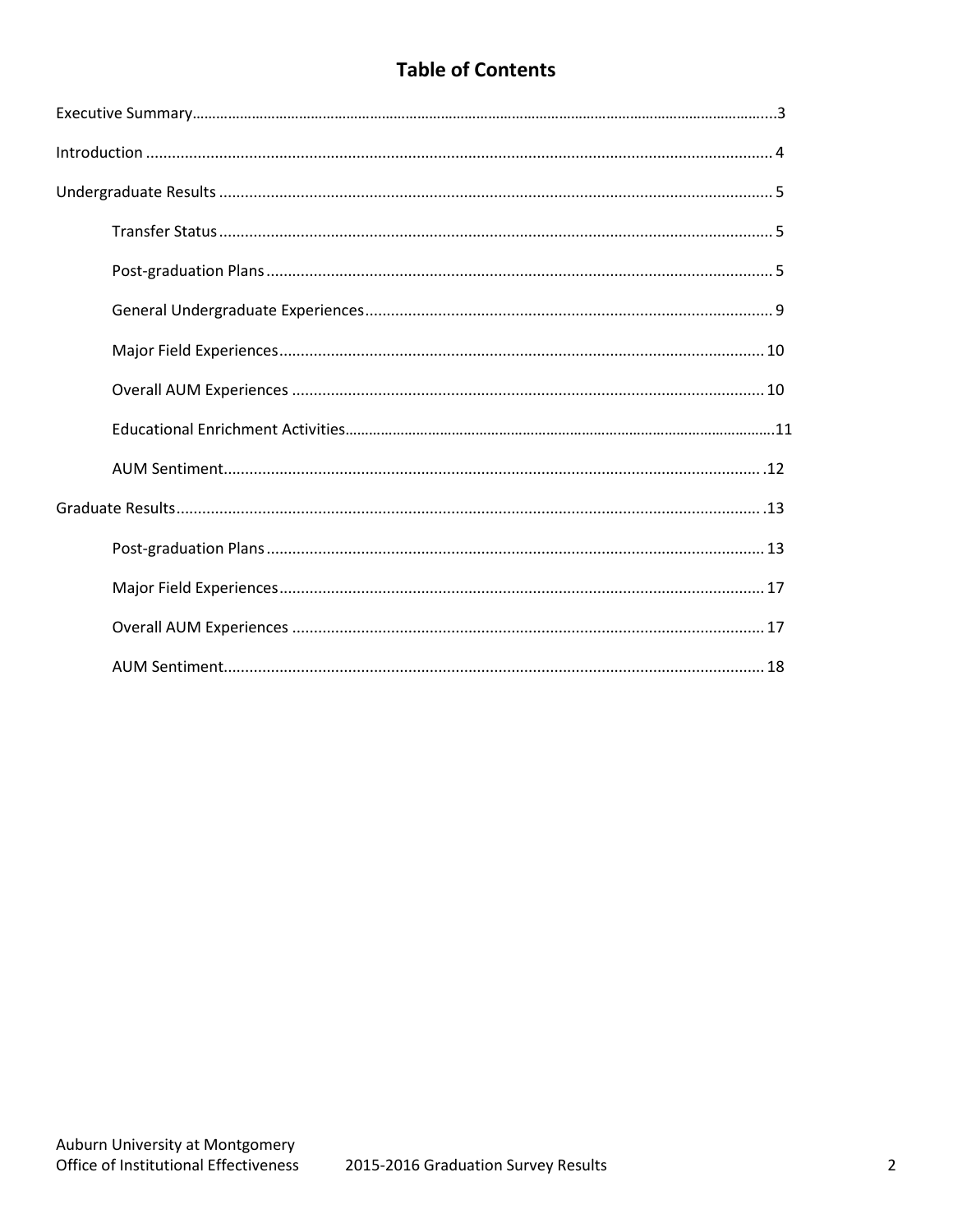### **Executive Summary**

Seniors and graduate students are asked to respond to a graduation survey at the end of the semester that they are registered for graduation. In the 2015-2016 academic year (Fall, Spring, and Summer semesters), 420 (48.7%) students responded to the survey. Of these, a majority (66.4%) were undergraduate students.

The majority of undergraduates surveyed began as transfer students, ranging from 41.6% for the College of Arts and Sciences to 76.5% for the College of Nursing and Health Sciences. Based on these results, 50.2% of all graduating classes during the survey period started as transfer students. Further exploration of these results could reveal differences in satisfaction levels between first time freshmen and transfers.

While results of the graduation survey should be generalized to the total population with caution, there are several positive points. Of the Auburn University at Montgomery (AUM) undergraduate students who anticipated working fulltime after graduation, the percentage securing employment at or near the time of graduation hovered around 50.0% for most colleges. The College of Nursing and Health Sciences showed the highest percentage of students securing employment at 78.4% percent. The lowest percentage of secured employment was in the College of Education (28.6%).

Over 65.0% of undergraduates were interested in further education, either in graduate or undergraduate programs. Over 15.0% of all seniors, including those who did and did not express interest in graduate education, were accepted into graduate school at the time of graduation. Overall, undergraduate respondents reported being satisfied with how well their undergraduate experiences helped them acquire wide-ranging competencies, such as a broad general education in different fields of knowledge and an ability to think analytically. Of the competencies listed, approximately 80.0% said that they were either somewhat satisfied or very satisfied. Also, almost 82.0% of all AUM graduating seniors were satisfied that their undergraduate experiences helped them to develop an ability to think critically.

Both undergraduate and graduate program graduates reported being satisfied with their instruction and most experiences that they had in their major. At least 83.0% of undergraduates surveyed were either somewhat or very satisfied that their major field experiences helped them to develop an ability write effectively and to effectively communicate. There might be an opportunity for AUM to bolster career advising services in the major field, since fewer undergraduates (55.9%) and graduates (53.2%) reported satisfaction with this component of their experience.

Over 78.0% of undergraduate respondents said that they were either somewhat or very satisfied with their overall experiences at AUM, such as the accessibility of faculty in general, the extent to which campus was free of discrimination, and that the financial investment of attending AUM was worthwhile. Over 86.0% of graduate level respondents were satisfied with these overall AUM experiences.

When students were asked if they would start over at AUM if they had to do it again, 65.0% of undergraduate completers and 73.0% of graduate completers agreed that they would. When asked if they would recommend AUM to others, over 91.0% of undergraduate respondents and over 92.0% of graduate students agreed that they would.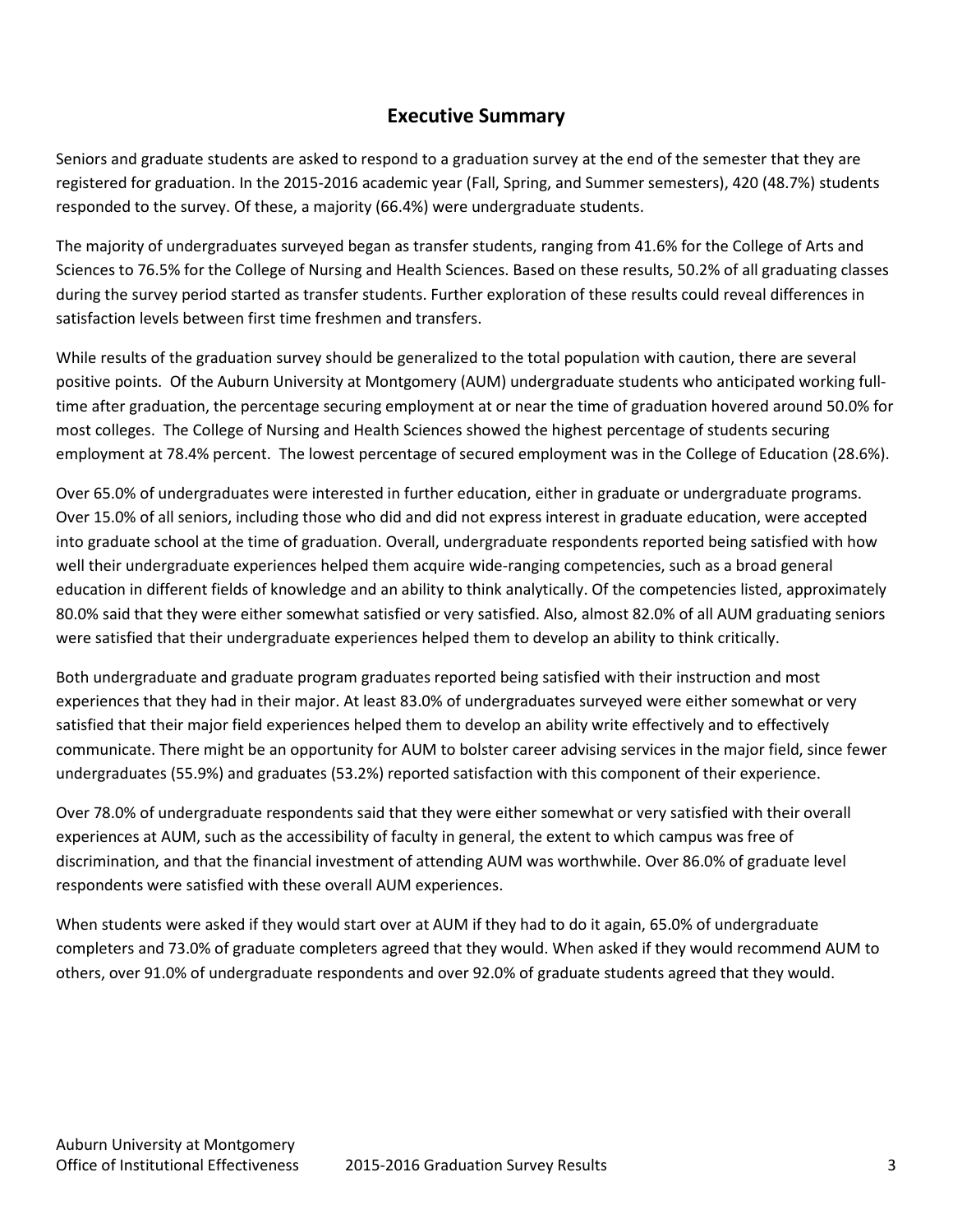#### *Introduction*

At the end of each semester, undergraduate and graduate students who have registered for graduation are asked about their post-graduation plans and their experiences in their major and at AUM, in general. In this report, results are aggregated for the academic year (Fall, Spring, and Summer semesters) and disaggregated by the degree they anticipated receiving. Undergraduate degree-seekers were asked additional questions about their transfer status and their undergraduate experiences.

In 2015-2016, 420 graduating students responded to the survey for a response rate of 48.7%. Of these, 279 (66.4%) were undergraduate students and 141 (33.6%) were graduate students.

|                 | <b>AUM</b><br>$(N=420)$ | Arts &<br><b>Sciences</b><br>$(n=127)$ | <b>Business</b><br>$(n=109)$ | <b>Education</b><br>$(n=98)$ | <b>Nursing &amp;</b><br><b>Health</b><br><b>Sciences</b><br>$(n=53)$ | <b>Public Policy</b><br>& Justice<br>$(n=33)$ |
|-----------------|-------------------------|----------------------------------------|------------------------------|------------------------------|----------------------------------------------------------------------|-----------------------------------------------|
| Undergraduate   | 279 (66.4%)             | 102 (36.6%)                            | 72 (25.8%)                   | $31(11.1\%)$                 | 53 (19.0%)                                                           | 21(7.5%)                                      |
| <b>Graduate</b> | 141 (33.6%)             | 25 (17.7%)                             | 37 (26.2%)                   | 67 (47.5%)                   |                                                                      | 12 (8.5%)                                     |

All colleges were represented at the undergraduate level; colleges except for Nursing and Health Sciences (whose students are reported by Auburn University) were represented at the graduate level. With few exceptions, survey respondents were fairly representative of actual completers for each college.

|                 |                         | Arts &<br><b>Sciences</b> | <b>Business</b> | <b>Education</b> | <b>Nursing &amp;</b><br><b>Health</b><br><b>Sciences</b> | <b>Public Policy</b><br>& Justice |
|-----------------|-------------------------|---------------------------|-----------------|------------------|----------------------------------------------------------|-----------------------------------|
| Undergraduate   | <b>Completers</b>       | 33.6%                     | 27.0%           | 10.9%            | 22.2%                                                    | 6.3%                              |
|                 | <b>Survey Responses</b> | 36.6%                     | 25.8%           | 11.1%            | 19.0%                                                    | 7.5%                              |
|                 | <b>Completers</b>       | 16.7%                     | 26.6%           | 44.9%            |                                                          | 11.8%                             |
| <b>Graduate</b> | <b>Survey Responses</b> | 17.7%                     | 26.2%           | 47.5%            |                                                          | 8.5%                              |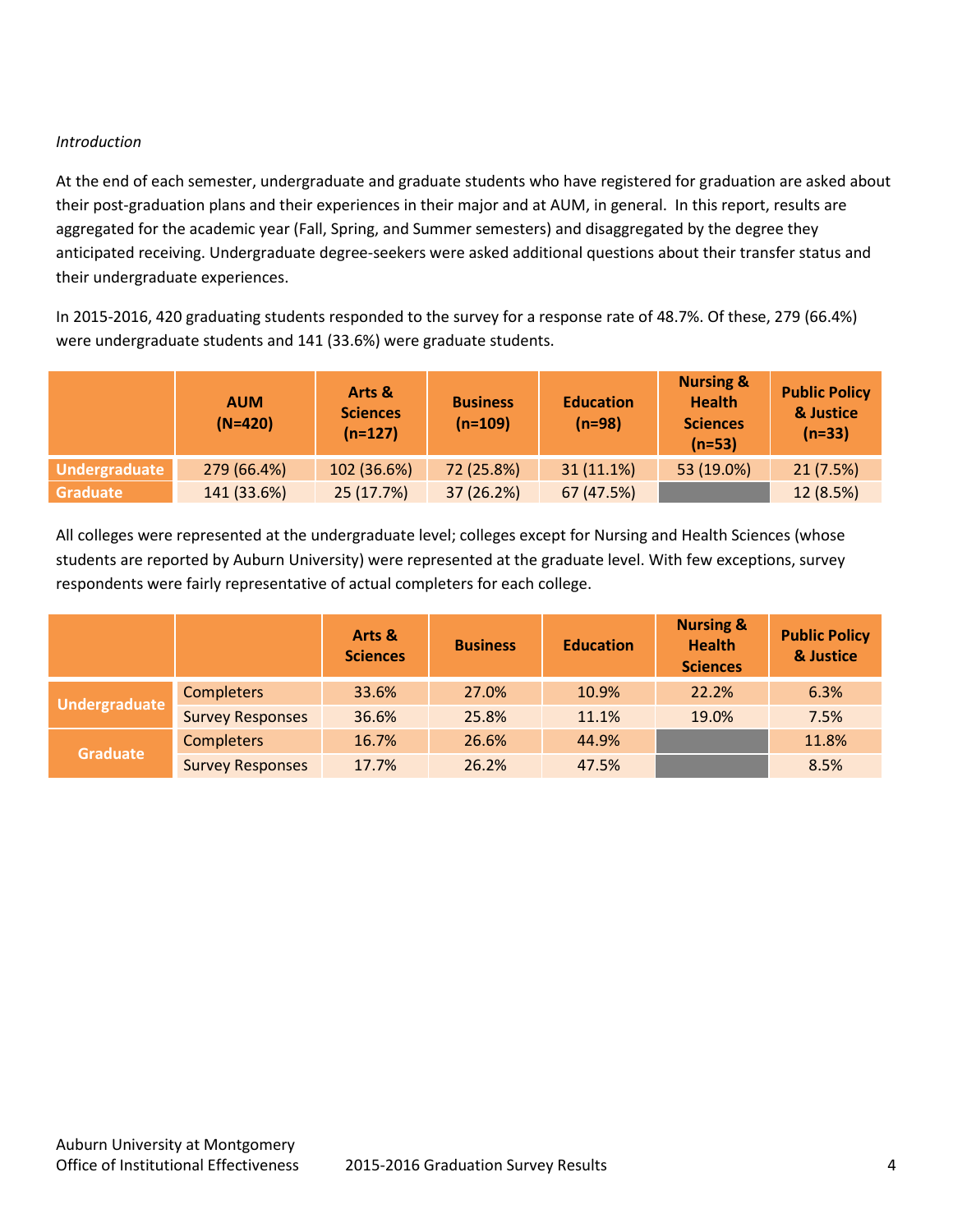## **Undergraduate Results**

#### *Transfer Status*

Of the graduating seniors who answered the survey, most (50.5%) transferred to AUM after attending another school. This was especially true of students in the College of Nursing and Health Sciences (76.5%). Students who graduated from the College of Arts and Sciences were more likely than those from other schools to start and complete their coursework at AUM (58.4%).

|                                                              | <b>AUM</b><br>$(N=273)$ | Arts &<br><b>Sciences</b><br>$(n=101)$ | <b>Business</b><br>$(n=71)$ | <b>Education</b><br>$(n=29)$ | <b>Nursing</b><br>& Health<br><b>Sciences</b><br>$(n=51)$ | <b>Public</b><br>Policy &<br><b>Justice</b><br>$(n=21)$ |
|--------------------------------------------------------------|-------------------------|----------------------------------------|-----------------------------|------------------------------|-----------------------------------------------------------|---------------------------------------------------------|
| <b>Started and Completed all</b><br><b>Coursework at AUM</b> | 49.8%                   | 58.4%                                  | 54.9%                       | 51.7%                        | 23.5%                                                     | 52.4%                                                   |
| <b>Transferred to AUM</b>                                    | 50.2%                   | 41.6%                                  | 45.1%                       | 48.3%                        | 76.5%                                                     | 47.6%                                                   |

#### *Post-graduation Plans*

Undergraduate students were asked if they planned on obtaining further education or gaining employment after graduation. A majority of students in each college anticipated working full-time and attending graduate/professional school after graduation.

|                                                                                 | <b>AUM</b><br>$(N=267)$ | Arts &<br><b>Sciences</b><br>$(n=97)$ | <b>Business</b><br>$(n=70)$ | <b>Education</b><br>$(n=29)$ | <b>Nursing &amp;</b><br><b>Health</b><br><b>Sciences</b><br>$(n=51)$ | <b>Public</b><br><b>Policy &amp;</b><br><b>Justice</b><br>$(n=20)$ |
|---------------------------------------------------------------------------------|-------------------------|---------------------------------------|-----------------------------|------------------------------|----------------------------------------------------------------------|--------------------------------------------------------------------|
| <b>Full-time Employment</b>                                                     | 19.1%                   | 14.4%                                 | 32.9%                       | 13.8%                        | 13.7%                                                                | 15.0%                                                              |
| <b>Part-time Employment</b>                                                     | 2.2%                    | 4.1%                                  | 1.4%                        | 0.0%                         | 0.0%                                                                 | 5.0%                                                               |
| <b>Additional Undergraduate Education</b>                                       | 0.0%                    | 0.0%                                  | 0.0%                        | 0.0%                         | 0.0%                                                                 | 0.0%                                                               |
| <b>Graduate/Professional School</b>                                             | 5.6%                    | 9.3%                                  | 5.7%                        | 0.0%                         | 0.0%                                                                 | 10.0%                                                              |
| <b>Full-time Employment</b><br>and<br><b>Additional Undergraduate Education</b> | 5.2%                    | 4.1%                                  | 7.1%                        | 3.4%                         | 7.8%                                                                 | 0.0%                                                               |
| <b>Full-time Employment</b><br>and<br><b>Graduate/Professional School</b>       | 54.3%                   | 49.5%                                 | 38.6%                       | 69.0%                        | 72.5%                                                                | 65.0%                                                              |
| <b>Other</b>                                                                    | 13.6%                   | 18.6%                                 | 14.3%                       | 13.8%                        | 6.0%                                                                 | 5.0%                                                               |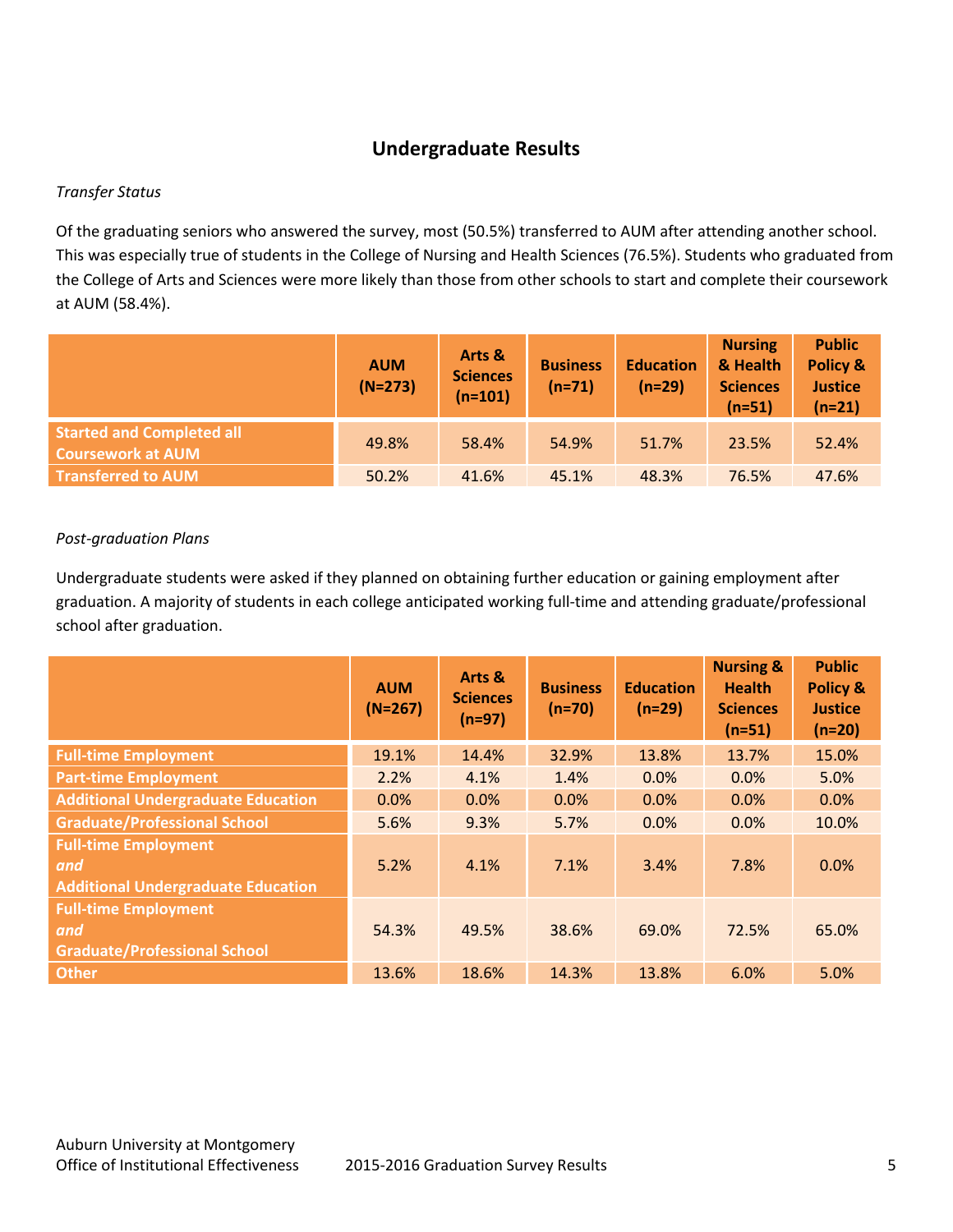Of the undergraduate students who anticipated being employed full-time after graduation, approximately 48.1% of all AUM students had secured positions. Nursing students were most successful in securing positions (78.4%) while students from the College of Education were least successful (28.6%). Others had been offered positions that they had not yet accepted. With the exception of Arts and Sciences, students reported that most of the jobs that were obtained were at least marginally related to the awarded degree.

| <b>Full-time Employment</b>                 | <b>AUM</b><br>$(N=233)$ | Arts &<br><b>Sciences</b><br>$(n=77)$ | <b>Business</b><br>$(n=59)$ | <b>Education</b><br>$(n=28)$ | <b>Nursing &amp;</b><br><b>Health</b><br><b>Sciences</b><br>$(n=51)$ | <b>Public</b><br>Policy &<br><b>Justice</b><br>$(n=18)$ |
|---------------------------------------------|-------------------------|---------------------------------------|-----------------------------|------------------------------|----------------------------------------------------------------------|---------------------------------------------------------|
| <b>Secured Employment</b>                   | 48.1%                   | 35.1%                                 | 45.8%                       | 28.6%                        | 78.4%                                                                | 55.6%                                                   |
| *Very Related to Degree                     | 51.8%                   | 7.4%                                  | 40.7%                       | 62.5%                        | 92.5%                                                                | 30.0%                                                   |
| <i><b>*Marginally Related to Degree</b></i> | 28.6%                   | 40.7%                                 | 55.6%                       | 12.5%                        | 0.0%                                                                 | 50.0%                                                   |
| <i>*Unrelated to Degree</i>                 | 17.9%                   | 51.9%                                 | 3.7%                        | 25.0%                        | 2.5%                                                                 | 20.0%                                                   |
| <b>Offered Employment (Not Accepted)</b>    | 6.9%                    | 5.2%                                  | 8.5%                        | 10.7%                        | 7.8%                                                                 | 0.0%                                                    |
| <b>Not Employed</b>                         | 45.1%                   | 59.7%                                 | 45.8%                       | 60.7%                        | 13.7%                                                                | 44.4%                                                   |

More than half of all students (60.6%) who said that they secured employment anticipated working in the River Region area (Autauga, Elmore, Lowndes, and Montgomery counties).

| <b>Employer Location</b>               | <b>AUM</b><br>$(N=99)$ | Arts &<br><b>Sciences</b><br>$(n=24)$ | <b>Business</b><br>$(n=24)$ | <b>Education</b><br>$(n=7)$ | <b>Nursing &amp;</b><br><b>Health</b><br><b>Sciences</b><br>$(n=35)$ | <b>Public</b><br>Policy &<br><b>Justice</b><br>$(n=9)$ |
|----------------------------------------|------------------------|---------------------------------------|-----------------------------|-----------------------------|----------------------------------------------------------------------|--------------------------------------------------------|
| <b>River Region</b>                    | 60.6%                  | 79.2%                                 | 70.8%                       | 57.1%                       | 37.1%                                                                | 77.8%                                                  |
| <b>Alabama (Outside River Region)</b>  | 28.3%                  | 8.3%                                  | 12.5%                       | 28.6%                       | 57.1%                                                                | 11.1%                                                  |
| <b>United States (Outside Alabama)</b> | 11.1%                  | 12.5%                                 | 16.7%                       | 14.3%                       | 5.7%                                                                 | 11.1%                                                  |
| <b>Another Country</b>                 | 0.0%                   | 0.0%                                  | 0.0%                        | 0.0%                        | 0.0%                                                                 | 0.0%                                                   |
| <b>Multiple Locations</b>              | 0.0%                   | 0.0%                                  | 0.0%                        | 0.0%                        | 0.0%                                                                 | 0.0%                                                   |

According to the most recent data available (2009-2013), Alabama's per capita income was \$11.50. The per capita income for the nation during the same time period was \$13.72. The mean hourly pay of seniors who reported having a secured full-time position was \$18.72. Over half (65.4%) of all AUM graduating seniors reported a starting income of \$15.00 or greater.

| <b>Hourly Pay Rate</b> | <b>AUM</b><br>$(N=75)$ | Arts &<br><b>Sciences</b><br>$(n=18)$ | <b>Business</b><br>$(n=20)$ | <b>Education</b><br>$(n=5)$ | <b>Nursing &amp;</b><br><b>Health</b><br><b>Sciences</b><br>$(n=24)$ | <b>Public</b><br>Policy &<br><b>Justice</b><br>$(n=8)$ |
|------------------------|------------------------|---------------------------------------|-----------------------------|-----------------------------|----------------------------------------------------------------------|--------------------------------------------------------|
| $<$ \$9.99             | 12.0%                  | 22.2%                                 | 0.0%                        | 20.0%                       | 0.0%                                                                 | 50.0%                                                  |
| \$10.00-\$14.99        | 22.7%                  | 38.9%                                 | 30.0%                       | 40.0%                       | 0.0%                                                                 | 25.0%                                                  |
| \$15.00-\$19.99        | 20.0%                  | 33.3%                                 | 30.0%                       | 40.0%                       | 4.2%                                                                 | 0.0%                                                   |
| \$20.00-\$24.99        | 22.7%                  | 0.0%                                  | 25.0%                       | 0.0%                        | 41.7%                                                                | 25.0%                                                  |

Auburn University at Montgomery

Office of Institutional Effectiveness 2015-2016 Graduation Survey Results 6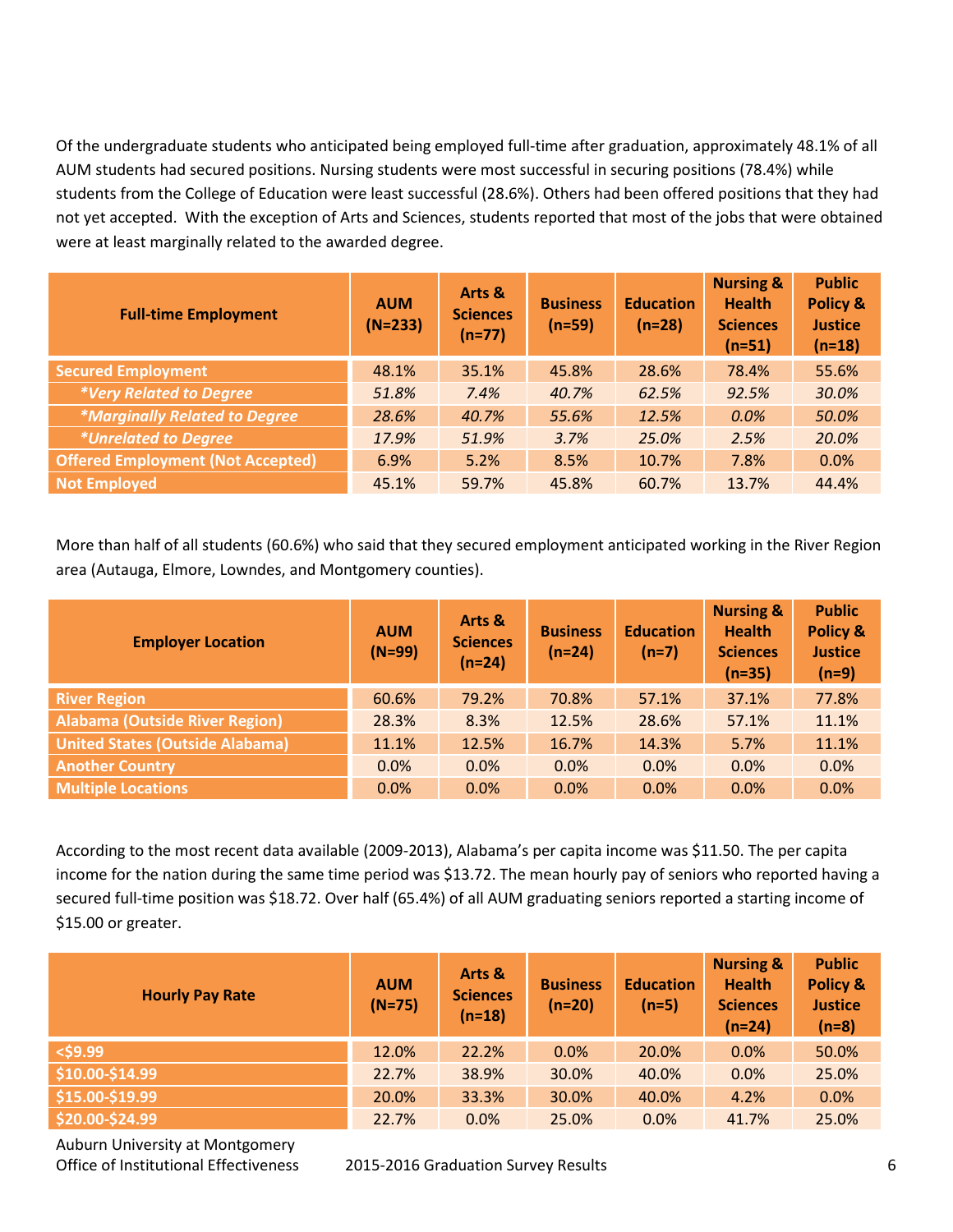| <b>SZ5.</b>     | 16.0% | 5.6% | 10.0% | 0.0% | 37.5% | 0.0% |
|-----------------|-------|------|-------|------|-------|------|
| <b>529.99</b> م | 6.7%  | 0.0% | 5.0%  | 0.0% | 16.7% | 0.0% |

Graduating students were asked how they learned of the secured full-time position. Most (25.0%) reported that they learned of the position by directly contacting the employer, while many others (24.1%) said they were referred by a family member, friend, or faculty member. Interestingly, it is the overwhelming response of Business students who reported learning of the position from friends or family (40.7%) that influenced the overall distribution. Students in Nursing and Health Sciences were more likely to cite direct contact with the employer as the way they learned of the position (35.0%).

| <b>Learned of Position</b>                      | <b>AUM</b><br>$(N=112)$ | Arts &<br><b>Sciences</b><br>$(n=27)$ | <b>Business</b><br>$(n=27)$ | <b>Education</b><br>$(n=8)$ | <b>Nursing &amp;</b><br><b>Health</b><br><b>Sciences</b><br>$(n=40)$ | <b>Public</b><br>Policy &<br><b>Justice</b><br>$(n=10)$ |
|-------------------------------------------------|-------------------------|---------------------------------------|-----------------------------|-----------------------------|----------------------------------------------------------------------|---------------------------------------------------------|
| <b>Referral by Career Services</b>              | 0.9%                    | $0.0\%$                               | 0.0%                        | 0.0%                        | 2.5%                                                                 | 0.0%                                                    |
| <b>Campus Interview</b>                         | 1.8%                    | 0.0%                                  | 3.7%                        | 0.0%                        | 2.5%                                                                 | 0.0%                                                    |
| <b>Contacted Employer Directly</b>              | 25.0%                   | 18.5%                                 | 22.2%                       | 12.5%                       | 35.0%                                                                | 20.0%                                                   |
| <b>Previously Employed by this Organization</b> | 13.4%                   | 11.1%                                 | 11.1%                       | 25.0%                       | 17.5%                                                                | 0.0%                                                    |
| <b>Family/Friend/Faculty Referral</b>           | 24.1%                   | 33.3%                                 | 40.7%                       | 12.5%                       | 5.0%                                                                 | 40.0%                                                   |
| <b>Online or Newspaper Job Listing</b>          | 18.8%                   | 11.1%                                 | 14.8%                       | 50.0%                       | 20.0%                                                                | 20.0%                                                   |
| <b>Family Business</b>                          | 1.8%                    | $0.0\%$                               | 7.4%                        | 0.0%                        | 0.0%                                                                 | 0.0%                                                    |

\*Note – n refers to number of responses, not number of responders. Some student indicated multiple methods.

When asked what primarily influenced them to accept a position, seniors reported a wide variety of reasons, including the opportunity for advancement (32.1%) and the reputation of the company (26.8%). Business students were most influenced by the opportunity for advancement (48.1%); Education students more frequently cited first offer (50.0%); and students in Nursing were more likely to report being influenced by the reputation of the company (37.5%). Students in Arts and Sciences (29.6%) and Public Policy and Justice (40.0%) more frequently cited first offer.

| <b>Influence on Job Acceptance</b> | <b>AUM</b><br>$(N=112)$ | Arts &<br><b>Sciences</b><br>$(n=27)$ | <b>Business</b><br>$(n=27)$ | <b>Education</b><br>$(n=8)$ | <b>Nursing &amp;</b><br><b>Health</b><br><b>Sciences</b><br>$(n=40)$ | <b>Public</b><br>Policy &<br><b>Justice</b><br>$(n=10)$ |
|------------------------------------|-------------------------|---------------------------------------|-----------------------------|-----------------------------|----------------------------------------------------------------------|---------------------------------------------------------|
| <b>Previous Employment</b>         | 21.4%                   | 14.8%                                 | 25.9%                       | 25.0%                       | 27.5%                                                                | 0.0%                                                    |
| <b>First Offer</b>                 | 23.2%                   | 29.6%                                 | 22.2%                       | 50.0%                       | 10.0%                                                                | 40.0%                                                   |
| <b>Salary</b>                      | 19.6%                   | 14.8%                                 | 29.6%                       | 12.5%                       | 17.5%                                                                | 20.0%                                                   |
| <b>Geographic Location</b>         | 21.4%                   | 14.8%                                 | 18.5%                       | 37.5%                       | 25.0%                                                                | 20.0%                                                   |
| <b>Reputation of Company</b>       | 26.8%                   | 18.5%                                 | 37.0%                       | 0.0%                        | 37.5%                                                                | 0.0%                                                    |
| <b>Opportunity for Advancement</b> | 32.1%                   | 18.5%                                 | 48.1%                       | 25.0%                       | 35.0%                                                                | 20.0%                                                   |

\*Note – n refers to number of responses, not number of responders. Some student indicated multiple methods.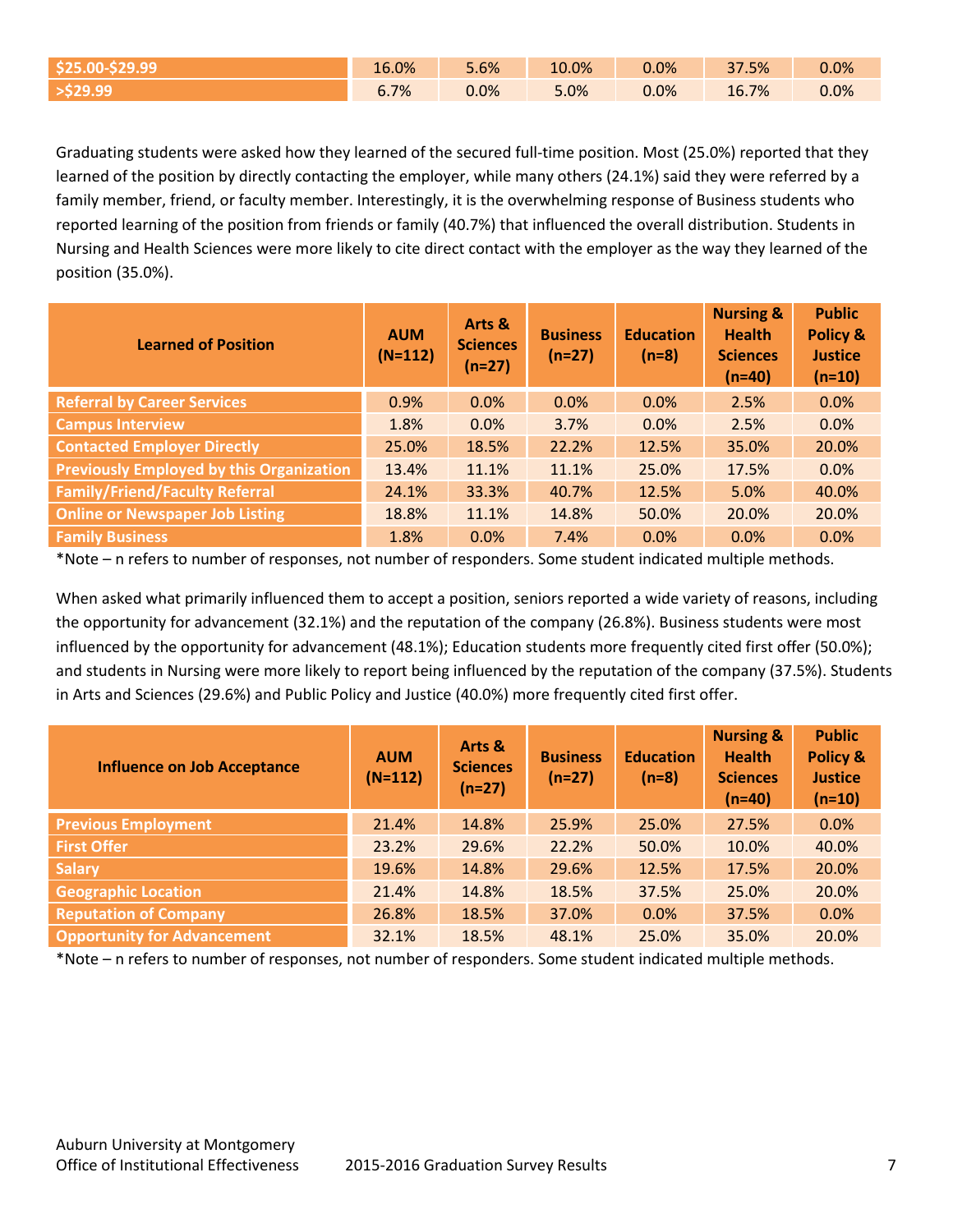Of the students who anticipated attending graduate school, 15.3% were offered admission in programs prior to graduation. Public Policy and Justice had the highest graduate or professional school acceptance rate (26.7%).

| <b>Graduate or Professional School</b>                                       | <b>AUM</b><br>$(N=177)$ | Arts &<br><b>Sciences</b><br>$(n=66)$ | <b>Business</b><br>$(n=35)$ | <b>Education</b><br>$(n=22)$ | <b>Nursing &amp;</b><br><b>Health</b><br><b>Sciences</b><br>$(n=39)$ | <b>Public</b><br>Policy &<br><b>Justice</b><br>$(n=15)$ |
|------------------------------------------------------------------------------|-------------------------|---------------------------------------|-----------------------------|------------------------------|----------------------------------------------------------------------|---------------------------------------------------------|
| Have been accepted and plan on<br>attending a graduate program               | 15.3%                   | 19.7%                                 | 14.3%                       | 13.6%                        | 7.7%                                                                 | 20.0%                                                   |
| Have been offered admission to at least<br>one program, but haven't accepted | 2.3%                    | 3.0%                                  | 0.0%                        | 4.5%                         | 0.0%                                                                 | 6.7%                                                    |
| Wait listed; will attend if accepted                                         | 2.8%                    | 0.0%                                  | 11.4%                       | 0.0%                         | 2.6%                                                                 | 0.0%                                                    |
| Will begin applying immediately after<br>graduation                          | 18.1%                   | 19.7%                                 | 11.4%                       | 4.5%                         | 28.2%                                                                | 20.0%                                                   |
| Will not apply immediately, but will<br>apply in the next year               | 8.0%                    | 47.0%                                 | 48.6%                       | 50.0%                        | 51.3%                                                                | 40.0%                                                   |
| <b>Other/No Answer</b>                                                       | 14.1%                   | 10.6%                                 | 14.3%                       | 31.8%                        | 10.3%                                                                | 13.3%                                                   |

Of the students who were admitted to graduate school, (85.2%) said they were accepted by their first choice. Only students in Arts and Sciences (23.1%) and Education (33.3%) reported being admitted into a second-choice institution.

| <b>Program Choice</b> | <b>AUM</b><br>$(N=27)$ | Arts &<br><b>Sciences</b><br>$(n=13)$ | <b>Business</b><br>$(n=5)$ | <b>Education</b><br>$(n=3)$ | <b>Nursing &amp;</b><br><b>Health</b><br><b>Sciences</b><br>$(n=3)$ | <b>Public</b><br>Policy &<br><b>Justice</b><br>$(n=3)$ |
|-----------------------|------------------------|---------------------------------------|----------------------------|-----------------------------|---------------------------------------------------------------------|--------------------------------------------------------|
| <b>First</b>          | 85.2%                  | 76.9%                                 | 100.0%                     | 66.7%                       | 100.0%                                                              | 100.0%                                                 |
| <b>Second</b>         | 14.8%                  | 23.1%                                 | 0.0%                       | 33.3%                       | 0.0%                                                                | 0.0%                                                   |
| <b>Third</b>          | 0.0%                   | $0.0\%$                               | 0.0%                       | 0.0%                        | 0.0%                                                                | 0.0%                                                   |
| <b>Fourth</b>         | 0.0%                   | 0.0%                                  | 0.0%                       | 0.0%                        | 0.0%                                                                | 0.0%                                                   |

Nearly three-tenths, (29.3%) of AUM students admitted to graduate school reported receiving a graduate assistantship/grant or award for graduate school.

| <b>Award</b>                                 | <b>AUM</b><br>$(N=27)$ | Arts &<br><b>Sciences</b><br>(n=13) | <b>Business</b><br>$(n=5)$ | <b>Education</b><br>$(n=3)$ | <b>Nursing &amp;</b><br><b>Health</b><br><b>Sciences</b><br>$(n=3)$ | <b>Public</b><br>Policy &<br><b>Justice</b><br>$(n=3)$ |
|----------------------------------------------|------------------------|-------------------------------------|----------------------------|-----------------------------|---------------------------------------------------------------------|--------------------------------------------------------|
| <b>Graduate Assistantship/Grant or Award</b> | 29.3%                  | 38.5%                               | 20.0%                      | 0.0%                        | 33.3%                                                               | 33.3%                                                  |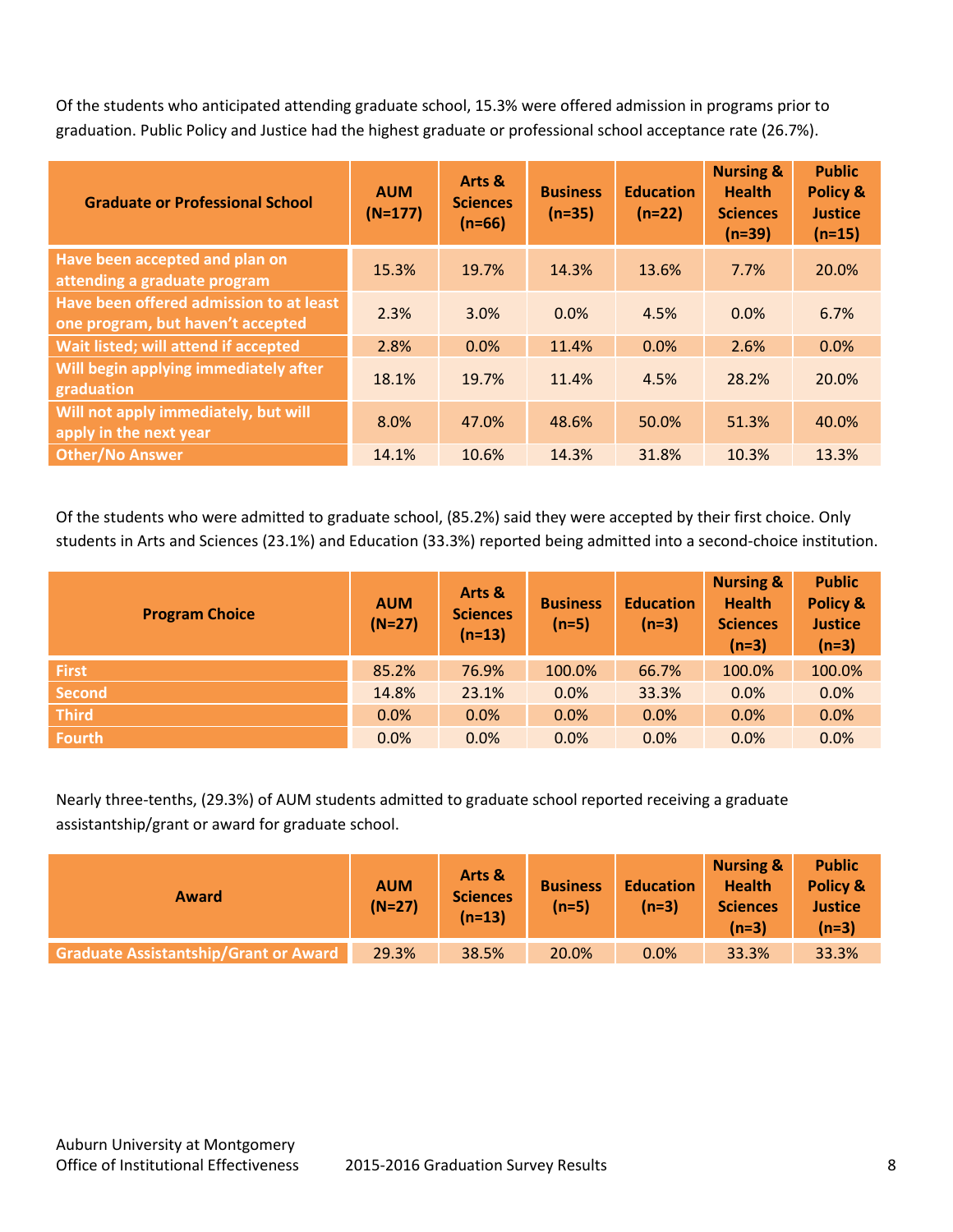A majority of undergraduate respondents (53.3%) expressed satisfaction that the university assisted them in helping prepare for their post-graduation goals. Similarly, a majority of (65.8%) were satisfied that their overall experiences at AUM prepared them for their post-graduate goals.

| <b>University Assistance Helped Prepare</b><br>for Post-Graduate Goals             | <b>AUM</b><br>$(N=225)$ | Arts &<br><b>Sciences</b><br>$(n=83)$ | <b>Business</b><br>$(n=59)$ | <b>Education</b><br>$(n=25)$ | <b>Nursing &amp;</b><br><b>Health</b><br><b>Sciences</b><br>$(n=42)$ | <b>Public</b><br>Policy &<br><b>Justice</b><br>$(n=16)$ |
|------------------------------------------------------------------------------------|-------------------------|---------------------------------------|-----------------------------|------------------------------|----------------------------------------------------------------------|---------------------------------------------------------|
| <b>Very Satisfied or Somewhat Satisfied</b>                                        | 53.3%                   | 47.0%                                 | 49.2%                       | 64.0%                        | 66.7%                                                                | 50.0%                                                   |
| <b>Overall Experiences at AUM Helped</b><br><b>Prepare for Post-Graduate Goals</b> | $(n=225)$               | $(n=83)$                              | $(n=60)$                    | $(n=25)$                     | $(n=41)$                                                             | $(n=16)$                                                |
| <b>Very Satisfied or Somewhat Satisfied</b>                                        | 65.8%                   | 57.8%                                 | 65.0%                       | 72.0%                        | 78.0%                                                                | 68.8%                                                   |

#### *General Undergraduate Experiences*

Graduating seniors were asked how well their general undergraduate experiences at AUM helped them acquire broad competencies. For all items, most respondents reported that they were satisfied (either somewhat satisfied or very satisfied).

| Based on what you know now, how<br>satisfied are you that your general<br>undergraduate experiences at AUM | <b>AUM</b><br>$(N=206)$ | Arts &<br><b>Sciences</b><br>$(n=75)$ | <b>Business</b><br>$(n=54)$ | <b>Education</b><br>$(n=25)$ | <b>Nursing &amp;</b><br><b>Health</b><br><b>Sciences</b><br>$(n=38)$ | <b>Public</b><br><b>Policy &amp;</b><br><b>Justice</b><br>$(n=14)$ |
|------------------------------------------------------------------------------------------------------------|-------------------------|---------------------------------------|-----------------------------|------------------------------|----------------------------------------------------------------------|--------------------------------------------------------------------|
| helped develop an ability to think<br>critically                                                           | 81.6%                   | 84.0%                                 | 77.8%                       | 80.0%                        | 84.2%                                                                | 78.6%                                                              |
| helped develop an ability to effectively<br>communicate orally                                             | 76.2%                   | 70.7%                                 | 79.6%                       | 80.0%                        | 76.3%                                                                | 85.7%                                                              |
| helped develop interpersonal skills                                                                        | 76.2%                   | 68.0%                                 | 77.8%                       | 76.0%                        | 86.8%                                                                | 85.7%                                                              |
| helped develop an ability to collect and<br>analyze data from a variety of sources                         | 79.6%                   | 77.3%                                 | 79.6%                       | 72.0%                        | 89.5%                                                                | 78.6%                                                              |
| helped use information technology to<br>enhance your intellectual or<br>professional pursuits              | 75.2%                   | 66.7%                                 | 77.8%                       | 80.0%                        | 84.2%                                                                | 78.6%                                                              |
| helped have an awareness of societal<br>issues in today's world                                            | 70.9%                   | 64.0%                                 | 72.2%                       | 64.0%                        | 84.2%                                                                | 78.6%                                                              |
| helped develop and appreciation of the<br>arts                                                             | 60.7%                   | 61.3%                                 | 53.7%                       | 56.0%                        | 71.1%                                                                | 64.3%                                                              |
| helped acquire new skills and<br>knowledge on your own                                                     | 81.1%                   | 77.3%                                 | 83.3%                       | 76.0%                        | 89.5%                                                                | 78.6%                                                              |
| helped gain a broad general education<br>in different fields of knowledge                                  | 75.2%                   | 73.3%                                 | 75.9%                       | 68.0%                        | 81.6%                                                                | 78.6%                                                              |
| challenged you to do your best<br>academically                                                             | 79.1%                   | 76.0%                                 | 79.6%                       | 68.0%                        | 92.1%                                                                | 78.6%                                                              |
| helped develop an ability to effectively<br>communicate in writing                                         | 79.1%                   | 80.0%                                 | 77.8%                       | 80.0%                        | 78.9%                                                                | 78.6%                                                              |
| helped develop an ability to use<br>quantitative reasoning                                                 | 78.2%                   | 76.0%                                 | 79.6%                       | 64.0%                        | 86.8%                                                                | 85.7%                                                              |
| helped develop intercultural knowledge<br>and understanding                                                | 73.8%                   | 68.0%                                 | 79.6%                       | 64.0%                        | 81.6%                                                                | 78.6%                                                              |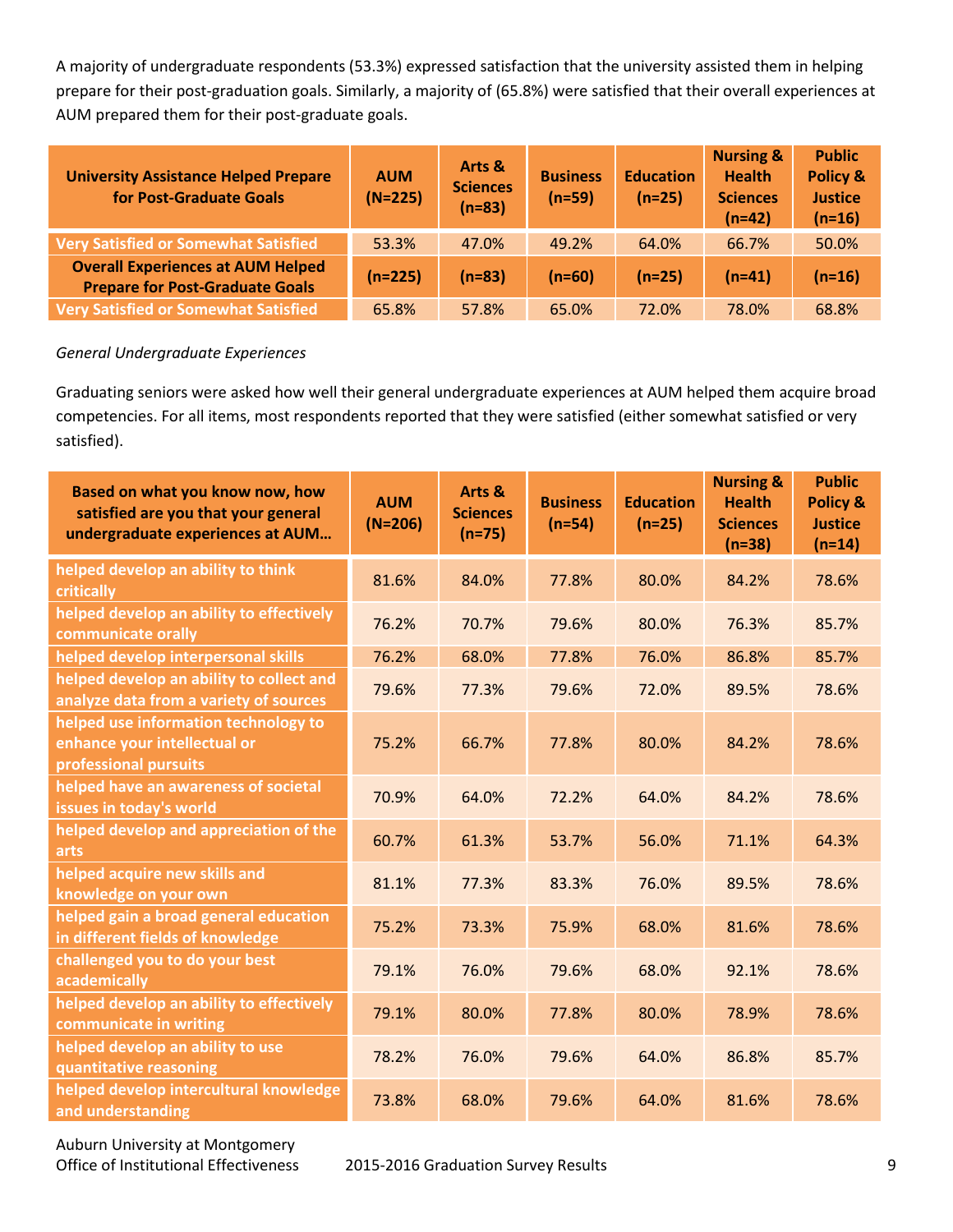#### *Major Field Experiences*

Seniors responded to a series of questions about their experiences in their major. For all items, the majority of respondents reported that they were satisfied with their experiences (either somewhat satisfied or very satisfied).

| Based on what you know now, how<br>satisfied are you that your experiences<br>in your major field at AUM | <b>AUM</b><br>$(N \approx 213)$ | Arts &<br><b>Sciences</b><br>$(n \approx 78)$ | <b>Business</b><br>$(n \approx 55)$ | <b>Education</b><br>$(n \approx 25)$ | <b>Nursing &amp;</b><br><b>Health</b><br><b>Sciences</b><br>$(n \approx 40)$ | <b>Public</b><br><b>Policy &amp;</b><br><b>Justice</b><br>$(n \approx 15)$ |
|----------------------------------------------------------------------------------------------------------|---------------------------------|-----------------------------------------------|-------------------------------------|--------------------------------------|------------------------------------------------------------------------------|----------------------------------------------------------------------------|
| helped develop an ability to write<br>effectively                                                        | 83.1%                           | 85.9%                                         | 80.0%                               | 80.0%                                | 85.0%                                                                        | 80.0%                                                                      |
| helped develop an ability to<br>communicate effectively                                                  | 83.1%                           | 82.1%                                         | 83.6%                               | 80.0%                                | 87.5%                                                                        | 80.0%                                                                      |
| provided a well-integrated set of<br><b>courses</b>                                                      | 82.2%                           | 80.8%                                         | 80.0%                               | 92.5%                                | 73.3%                                                                        | 82.2%                                                                      |
| provided high-quality instruction                                                                        | 82.2%                           | 80.8%                                         | 81.8%                               | 92.0%                                | 80.0%                                                                        | 80.0%                                                                      |
| provided high-quality program advising                                                                   | 69.5%                           | 75.6%                                         | 58.2%                               | 56.0%                                | 80.0%                                                                        | 73.3%                                                                      |
| provided high-quality career advising                                                                    | 55.9%                           | 52.6%                                         | 49.1%                               | 60.0                                 | 67.5%                                                                        | 60.0%                                                                      |
| provided opportunity for<br>communication between faculty and<br>students regarding needs and concerns   | 80.8%                           | 76.9%                                         | 80.0%                               | 84.0%                                | 90.0%                                                                        | 73.3%                                                                      |

#### *Overall AUM Experiences*

Seniors anticipating graduation were asked to rate their satisfaction with their overall experiences at AUM. Responding students expressed a high degree of satisfaction (somewhat satisfied or very satisfied) with these experiences.

| Thinking about your overall experiences<br>at AUM, please indicate your<br>satisfaction with the following: | <b>AUM</b><br>$(N \approx 213)$ | Arts &<br><b>Sciences</b><br>$(n \approx 78)$ | <b>Business</b><br>$(n \approx 55)$ | <b>Education</b><br>$(n \approx 24)$ | <b>Nursing &amp;</b><br><b>Health</b><br><b>Sciences</b><br>$(n \approx 41)$ | <b>Public</b><br><b>Policy &amp;</b><br><b>Justice</b><br>$(n \approx 15)$ |
|-------------------------------------------------------------------------------------------------------------|---------------------------------|-----------------------------------------------|-------------------------------------|--------------------------------------|------------------------------------------------------------------------------|----------------------------------------------------------------------------|
| The accessibility of faculty in general                                                                     | 82.6%                           | 79.5%                                         | 81.8%                               | 87.5%                                | 92.7%                                                                        | 66.7%                                                                      |
| The extent to which the campus<br>environment was free of discrimination                                    | 77.0%                           | 79.5%                                         | 74.5%                               | 79.2%                                | 82.9%                                                                        | 53.3%                                                                      |
| Your overall course of study                                                                                | 83.6%                           | 84.6%                                         | 81.8%                               | 87.5%                                | 85.4%                                                                        | 73.3%                                                                      |
| <b>That AUM fosters and exemplifies</b><br>excellence in education                                          | 76.5%                           | 70.5%                                         | 78.2%                               | 83.3%                                | 85.4%                                                                        | 66.7%                                                                      |
| That the financial investment was<br>worthwhile                                                             | 72.8%                           | 73.1%                                         | 70.9%                               | 66.7%                                | 82.9%                                                                        | 60.0%                                                                      |
| <b>Your overall AUM experience</b>                                                                          | 78.9%                           | 79.5%                                         | 78.2%                               | 79.2%                                | 87.8%                                                                        | 53.3%                                                                      |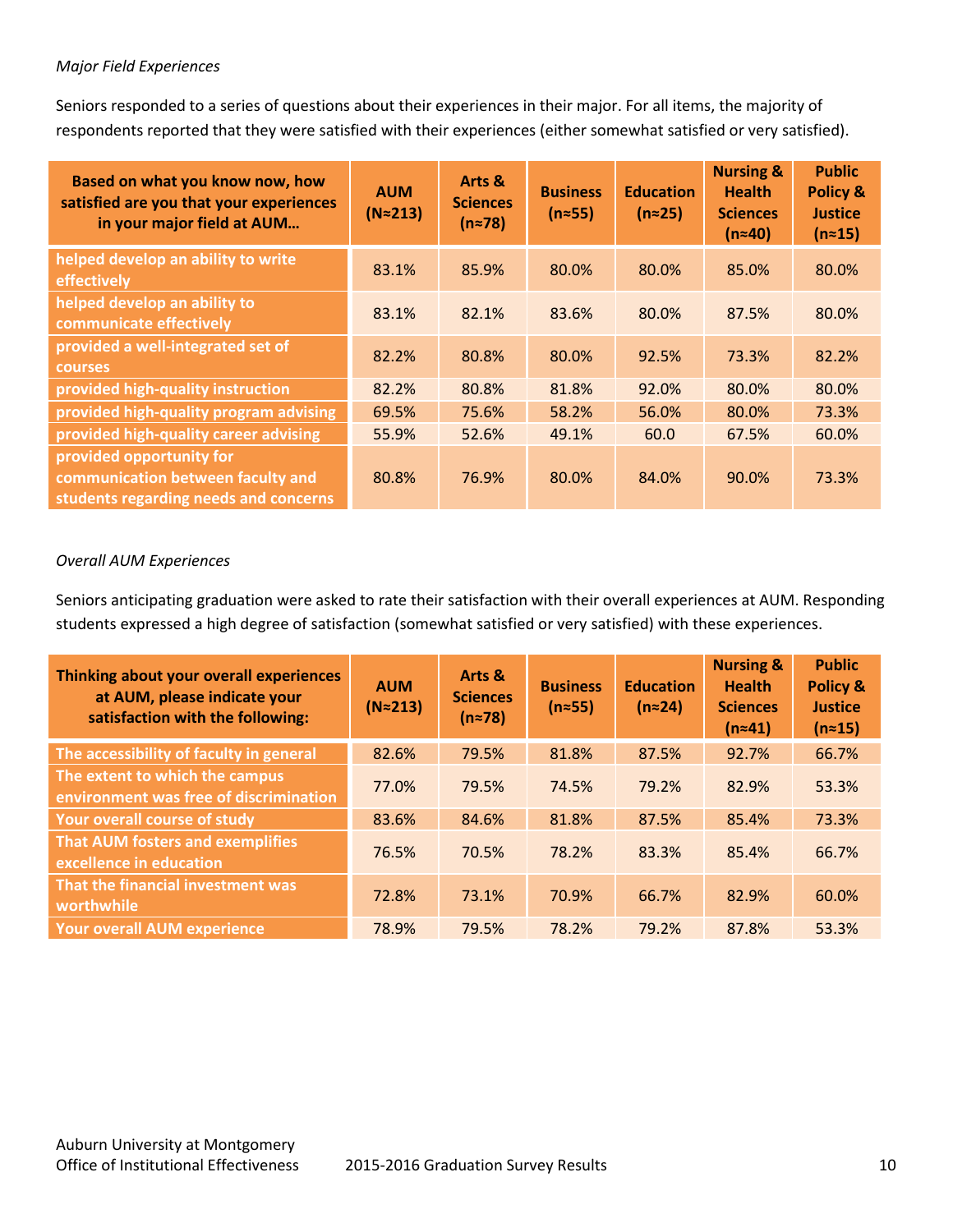#### *Educational Enrichment Activities*

Seniors were asked to report if they participated in activities designed to enhance their educational experiences or to provide a culminating experience. Overall, few students reported participating in study abroad opportunities or a clinical assignment (9.0% and 12.2%, respectively). Graduates of the College of Nursing and Health Sciences were overwhelmingly most likely to report engagement in clinical assignments (49.1%) and were most likely to report participating in community service required as part of their program (32.1%). Students in the College of Education were most likely to report participating in arranged internships (83.9%) and practica (61.3%). Students in Arts and Sciences were more likely to participate in capstone courses (35.3%) than students in other Colleges.

| <b>Activities</b>                                                          | <b>AUM</b><br>$(N=279)$ | Arts &<br><b>Sciences</b><br>$(n=102)$ | <b>Business</b><br>$(n=72)$ | <b>Education</b><br>$(n=31)$ | <b>Nursing &amp;</b><br><b>Health</b><br><b>Sciences</b><br>$(n=53)$ | <b>Public</b><br><b>Policy &amp;</b><br><b>Justice</b><br>$(n=21)$ |
|----------------------------------------------------------------------------|-------------------------|----------------------------------------|-----------------------------|------------------------------|----------------------------------------------------------------------|--------------------------------------------------------------------|
| <b>Internship Arranged by AUM, School, or</b><br><b>Department</b>         | 19.4%                   | 7.8%                                   | 15.3%                       | 83.9%                        | 9.4%                                                                 | 19.0%                                                              |
| <b>Internship Not Arranged by AUM,</b><br><b>School, or Department</b>     | 10.0%                   | 10.8%                                  | 12.5%                       | 9.7%                         | 3.8%                                                                 | 14.3%                                                              |
| <b>Practicum</b>                                                           | 16.5%                   | 16.7%                                  | 0.0%                        | 61.3%                        | 17.0%                                                                | 4.8%                                                               |
| <b>Clinical Assignment</b>                                                 | 12.2%                   | 3.9%                                   | 0.0%                        | 12.9%                        | 49.1%                                                                | 0.0%                                                               |
| <b>Capstone Course</b>                                                     | 16.8%                   | 35.3%                                  | 13.9%                       | 0.0%                         | 0.0%                                                                 | 4.8%                                                               |
| <b>Study Abroad</b>                                                        | 9.0%                    | 12.7%                                  | 5.6%                        | 9.7%                         | 1.9%                                                                 | 19.0%                                                              |
| <b>Community Service as Part of a Course</b>                               | 14.0%                   | 9.8%                                   | 2.8%                        | 25.8%                        | 32.1%                                                                | 9.5%                                                               |
| <b>Program Required Community Service</b>                                  | 13.6%                   | 9.8%                                   | 5.6%                        | 19.4%                        | 32.1%                                                                | 4.8%                                                               |
| <b>Community Service as Part of an AUM</b><br><b>Organization or Group</b> | 25.8%                   | 21.6%                                  | 31.9%                       | 32.3%                        | 28.3%                                                                | 9.5%                                                               |
| <b>Community Service not Affiliated with</b><br><b>AUM</b>                 | 19.7%                   | 23.5%                                  | 11.1%                       | 25.8%                        | 20.8%                                                                | 19.0%                                                              |

Totals do not add up to 100%, since multiple responses were allowed.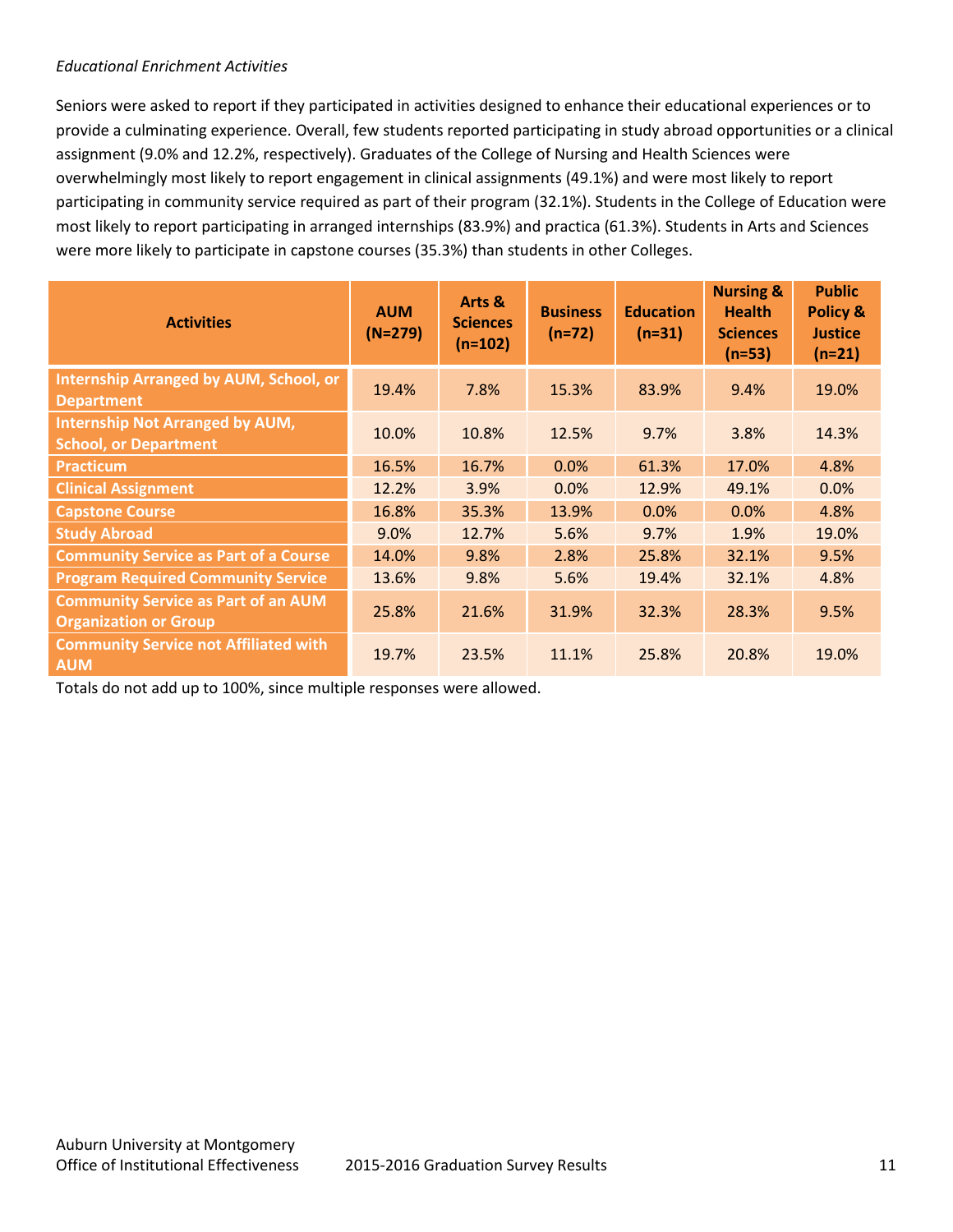#### *AUM Sentiment*

Graduating seniors were asked two questions to determine their sentiment for AUM. One asked if students would attend AUM again if they had to do it again. Almost two-thirds or more of the respondents in all schools said they would. The second question asked if students would recommend AUM to others. Over four-fifths of the respondents in each school agreed that they would recommend AUM.





**Thinking about your overall experiences at AUM, would you recommend AUM to others?**

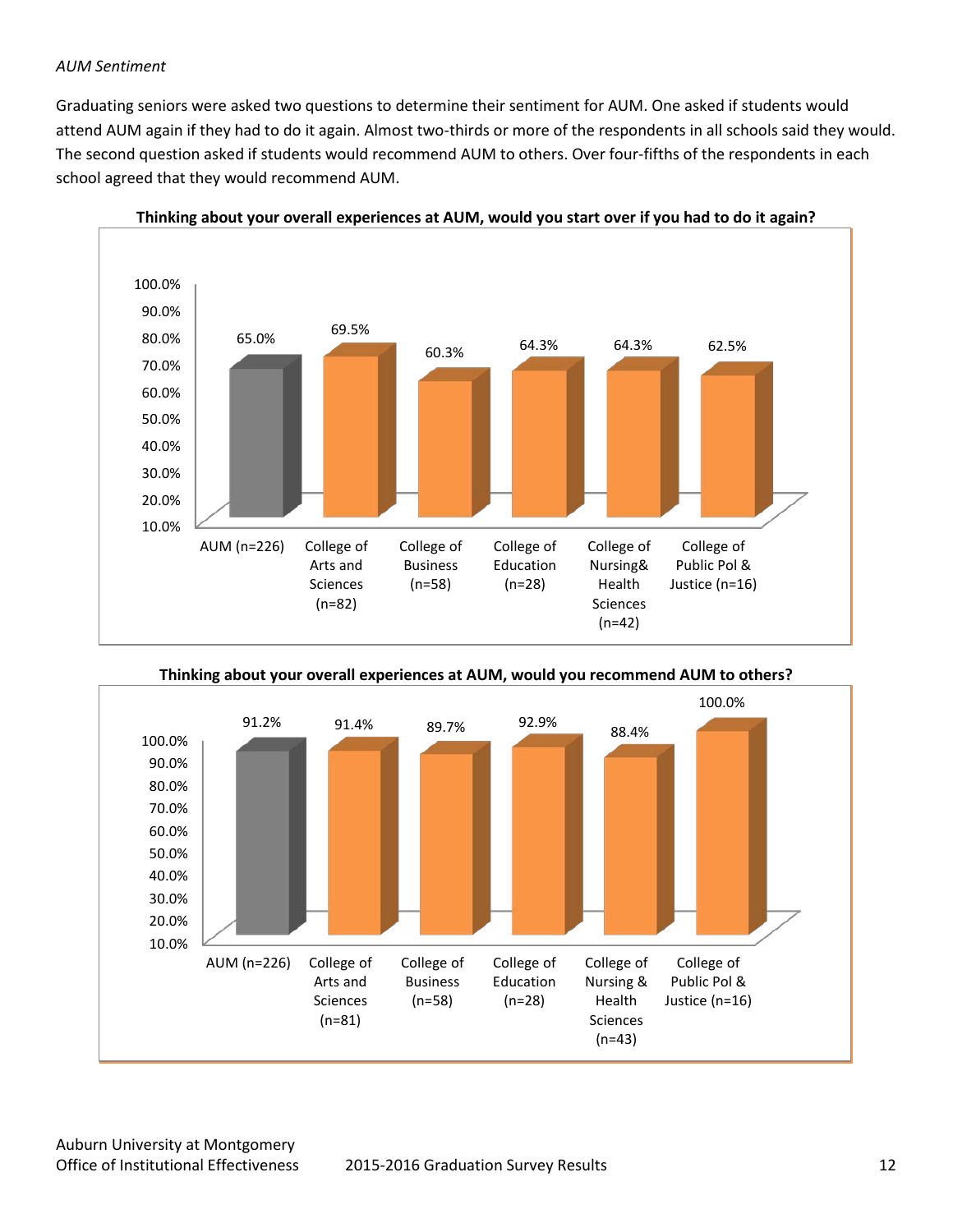# **Graduate Results**

#### *Post-graduation Plans*

Graduate students were asked if they planned on obtaining further education or gaining employment after graduation. Nearly three-fourths (69.5%) of the respondents in each school anticipated working full-time after graduation. Many of these students also anticipated attaining further graduate education.

|                                                                                 | <b>AUM</b><br>$(N=129)$ | Arts &<br><b>Sciences</b><br>$(n=25)$ | <b>Business</b><br>$(n=32)$ | <b>Education</b><br>$(n=62)$ | <b>Public</b><br><b>Policy &amp;</b><br><b>Justice</b><br>$(n=10)$ |
|---------------------------------------------------------------------------------|-------------------------|---------------------------------------|-----------------------------|------------------------------|--------------------------------------------------------------------|
| <b>Full-time Employment</b>                                                     | 39.7%                   | 24.0%                                 | 37.8%                       | 44.8%                        | 50.0%                                                              |
| <b>Part-time Employment</b>                                                     | 2.8%                    | 4.0%                                  | 2.7%                        | 1.5%                         | 8.3%                                                               |
| <b>Graduate/Professional School</b>                                             | 0.0%                    | 0.0%                                  | 0.0%                        | 0.0%                         | 0.0%                                                               |
| <b>Full-time Employment</b><br>and<br><b>Additional Undergraduate Education</b> | 0.0%                    | 0.0%                                  | 0.0%                        | 0.0%                         | 0.0%                                                               |
| <b>Full-time Employment</b><br>and<br><b>Graduate/Professional School</b>       | 29.8%                   | 32.0%                                 | 27.0%                       | 34.3%                        | 8.3%                                                               |
| <b>Other</b>                                                                    | 27.7%                   | 40.0%                                 | 32.5%                       | 19.4%                        | 33.4%                                                              |

Of the students who anticipated being employed full-time after graduation, most had already secured positions (65.4%). Students in College of Education were most likely to report having secured employment (74.2%), while students in the College of Arts and Sciences were least likely to do so (45.0%). More than three-fourths of the positions reported to be secured were at least marginally related to the degree received by the respondent (85.6%).

| <b>Full-time Employment</b>              | <b>AUM</b><br>$(N=127)$ | Arts &<br><b>Sciences</b><br>$(n=20)$ | <b>Business</b><br>$(n=34)$ | <b>Education</b><br>$(n=62)$ | <b>Public</b><br>Policy &<br><b>Justice</b><br>$(n=11)$ |
|------------------------------------------|-------------------------|---------------------------------------|-----------------------------|------------------------------|---------------------------------------------------------|
| <b>Secured Employment</b>                | 65.4%                   | 45.0%                                 | 58.8%                       | 74.2%                        | 72.7%                                                   |
| *Very Related to Degree                  | 71.1%                   | 55.6%                                 | 65.0%                       | 80.4%                        | 50.0%                                                   |
| *Marginally Related to Degree            | 14.5%                   | 11.1%                                 | 20.0%                       | 6.5%                         | 50.0%                                                   |
| <i>*Unrelated to Degree</i>              | 7.2%                    | 133.3%                                | 10.0%                       | 2.2%                         | 0.0%                                                    |
| <b>Offered Employment (Not Accepted)</b> | 1.6%                    | 5.0%                                  | 2.9%                        | 0.0%                         | 0.0%                                                    |
| <b>Not Employed</b>                      | 33.1%                   | 50.0%                                 | 38.2%                       | 25.8%                        | 27.3%                                                   |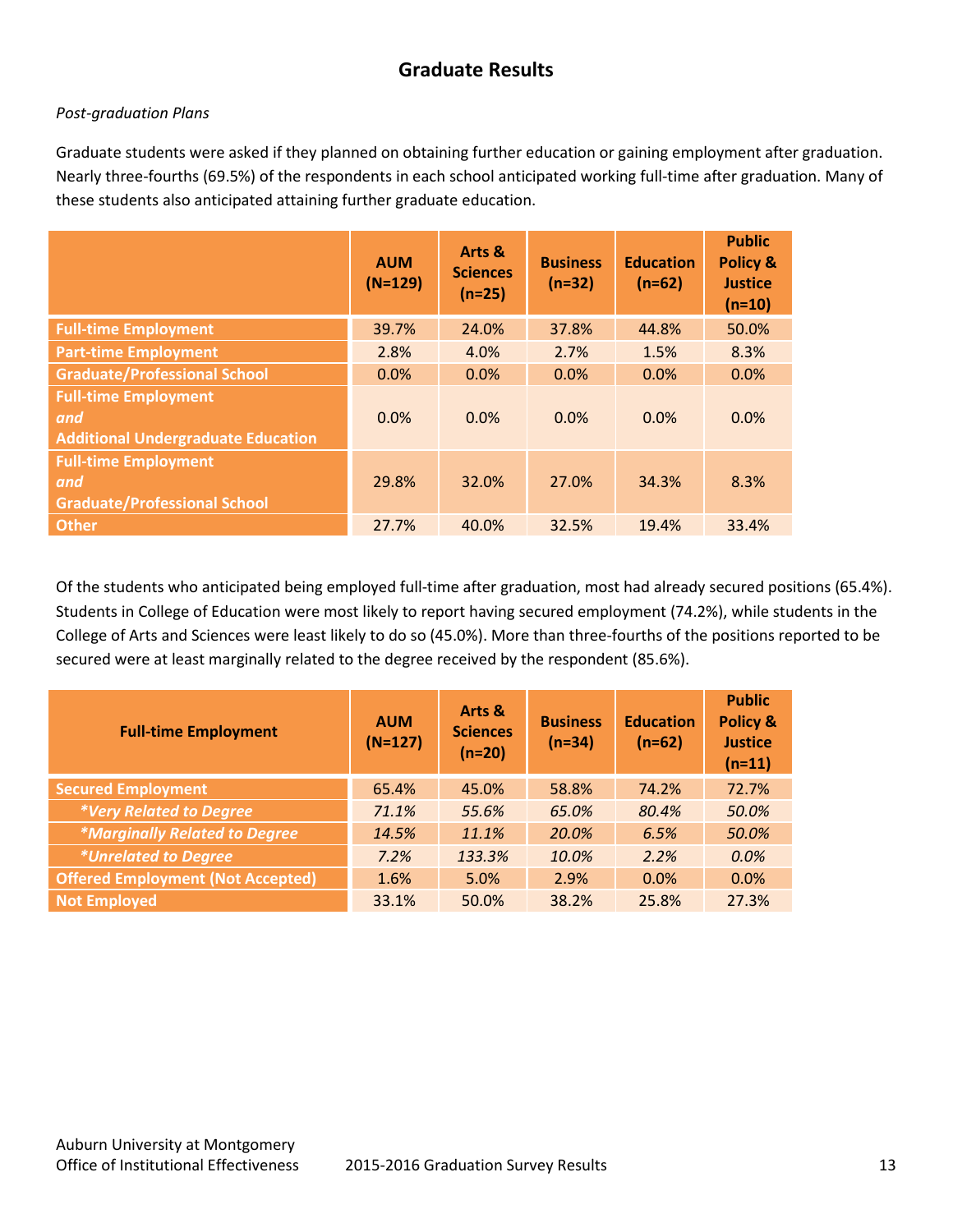The majority (72.0%) of students who said that they secured employment anticipated working in the River Region area (Autauga, Elmore, Lowndes, and Montgomery counties). The remaining students (28.0%) reported that they would work in Alabama but outside of the River Region area.

| <b>Employer Location</b>               | <b>AUM</b><br>$(N=75)$ | Arts &<br><b>Sciences</b><br>$(n=8)$ | <b>Business</b><br>$(n=18)$ | <b>Education</b><br>$(n=41)$ | <b>Public</b><br><b>Policy &amp;</b><br><b>Justice</b><br>$(n=8)$ |
|----------------------------------------|------------------------|--------------------------------------|-----------------------------|------------------------------|-------------------------------------------------------------------|
| <b>River Region</b>                    | 72.0%                  | 75.0%                                | 66.7%                       | 70.7%                        | 87.5%                                                             |
| <b>Alabama (Outside River Region)</b>  | 28.0%                  | 25.0%                                | 33.3%                       | 29.3%                        | 12.5%                                                             |
| <b>United States (Outside Alabama)</b> | 0.0%                   | 0.0%                                 | 0.0%                        | 0.0%                         | 0.0%                                                              |
| <b>Another Country</b>                 | 0.0%                   | 0.0%                                 | 0.0%                        | 0.0%                         | 0.0%                                                              |
| <b>Multiple Locations</b>              | 0.0%                   | 0.0%                                 | 0.0%                        | 0.0%                         | 0.0%                                                              |

According to the most recent data available (2009-2013), Alabama's per capita income was \$11.50. The per capita income for the nation during the same time period was \$13.72. The average hourly income of graduates who reported securing a full-time job was \$22.88. An overwhelming majority (88.0%) of all AUM graduate student respondents reported a starting income of \$15.00 or greater.

| <b>Hourly Pay Rate</b> | <b>AUM</b><br>$(N=58)$ | Arts &<br><b>Sciences</b><br>$(n=7)$ | <b>Business</b><br>$(n=13)$ | <b>Education</b><br>$(n=32)$ | <b>Public</b><br><b>Policy &amp;</b><br><b>Justice</b><br>$(n=6)$ |
|------------------------|------------------------|--------------------------------------|-----------------------------|------------------------------|-------------------------------------------------------------------|
| $<$ \$9.99             | 3.4%                   | 14.3%                                | 0.0%                        | 3.1%                         | 0.0%                                                              |
| \$10.00-\$14.99        | 8.6%                   | 14.3%                                | 7.7%                        | 3.1%                         | 33.3%                                                             |
| \$15.00-\$19.99        | 32.8%                  | 28.6%                                | 15.4%                       | 37.5%                        | 50.0%                                                             |
| \$20.00-\$24.99        | 32.8%                  | 42.9%                                | 7.7%                        | 43.8%                        | 16.7%                                                             |
| \$25.00-\$29.99        | 5.2%                   | 0.0%                                 | 15.4%                       | 3.1%                         | 0.0%                                                              |
| $>$ \$29.99            | 17.2%                  | 14.3%                                | 46.2%                       | 9.4%                         | 0.0%                                                              |

Graduating graduate students were asked how they learned of the secured full-time position. Most (30.1%) respondents reported that they learned of the position by directly contacting the employer, while 21.7% said they found the position a referral from a family member, friend, or faculty member. One-fourth (25.0%) of the College of Public Policy and Justice graduates responses indicated that jobs were found from previous employment with the organization.

| <b>Learned of Position</b>                                | <b>AUM</b><br>$(N=83)$ | Arts &<br><b>Sciences</b><br>$(n=9)$ | <b>Business</b><br>$(n=20)$ | <b>Education</b><br>$(n=46)$ | <b>Public</b><br><b>Policy &amp;</b><br><b>Justice</b><br>$(n=8)$ |
|-----------------------------------------------------------|------------------------|--------------------------------------|-----------------------------|------------------------------|-------------------------------------------------------------------|
| <b>Referral by Career Services</b>                        | 0.0%                   | 0.0%                                 | 0.0%                        | 0.0%                         | 0.0%                                                              |
| <b>Campus Interview</b>                                   | 1.2%                   | 0.0%                                 | 5.0%                        | 0.0%                         | 0.0%                                                              |
| <b>Contacted Employer Directly</b>                        | 30.1%                  | 22.2%                                | 10.0%                       | 45.7%                        | 0.0%                                                              |
| <b>Previously Employed by this</b><br><b>Organization</b> | 20.5%                  | 22.2%                                | 15.0%                       | 21.7%                        | 25.0%                                                             |
| <b>Family/Friend/Faculty Referral</b>                     | 21.7%                  | 22.2%                                | 25.0%                       | 21.7%                        | 12.5%                                                             |
| <b>Online or Newspaper Job Listing</b>                    | 14.5%                  | 22.2%                                | 5.0%                        | 15.2%                        | 25.0%                                                             |
| <b>Family Business</b>                                    | 1.2%                   | 11.1%                                | 0.0%                        | 0.0%                         | 0.0%                                                              |

\*Note – n refers to number of responses, not number of responders. Some students indicated multiple methods.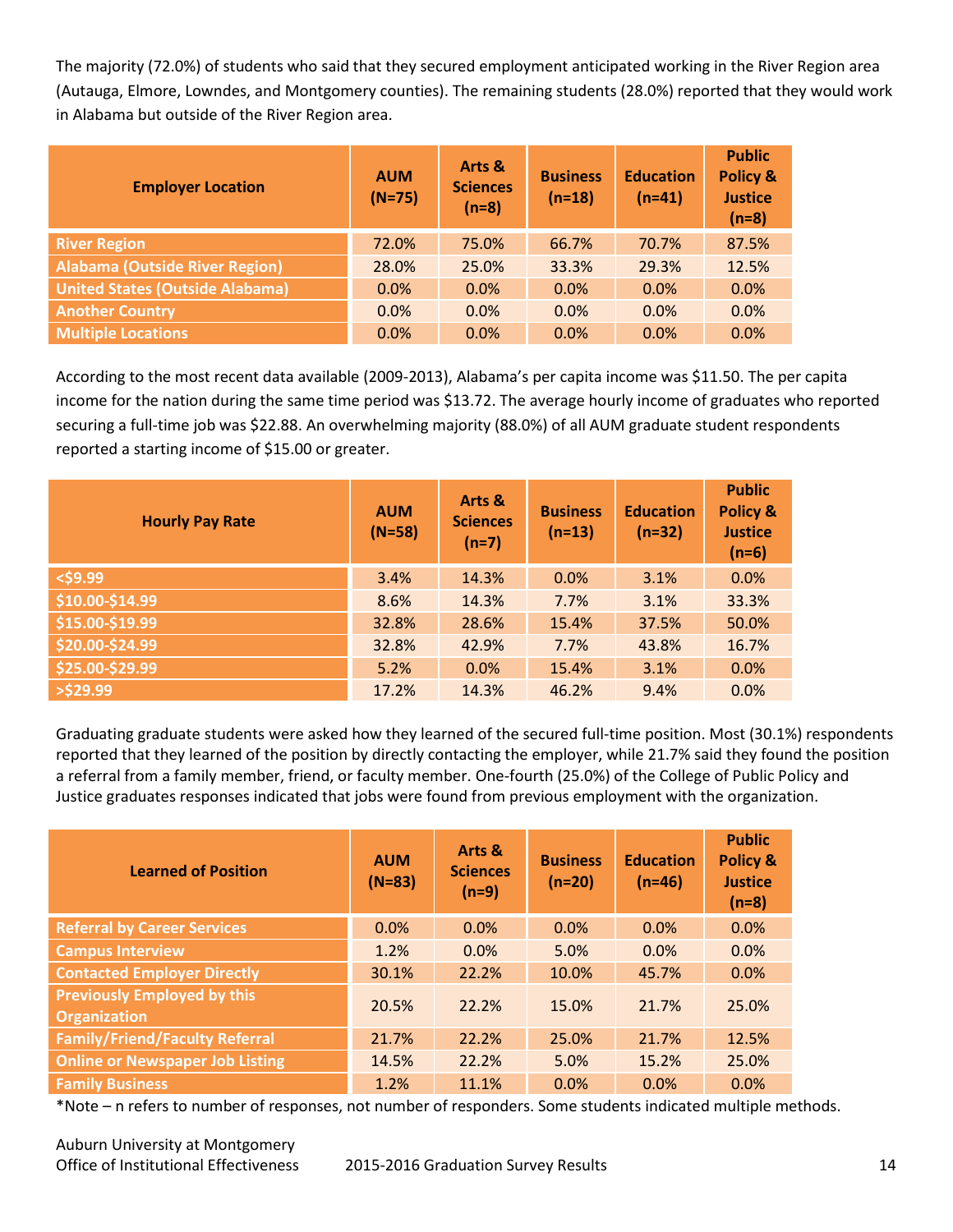When asked what primarily influenced them to accept the full-time position, responding graduate students reported a wide variety of reasons. Over one-fourth (30.1%) of the responses indicated that the primary influence was opportunity for advancement. This held true across all schools. Reputation of the company was the second most commonly cited influence (22.9%) among all students.

| <b>Influence on Job Acceptance</b> | <b>AUM</b><br>$(N=83)$ | Arts &<br><b>Sciences</b><br>$(n=9)$ | <b>Business</b><br>$(n=20)$ | <b>Education</b><br>$(n=46)$ | <b>Public</b><br><b>Policy &amp;</b><br><b>Justice</b><br>$(n=8)$ |
|------------------------------------|------------------------|--------------------------------------|-----------------------------|------------------------------|-------------------------------------------------------------------|
| <b>Previous Employment</b>         | 21.7%                  | 11.1%                                | 15.0%                       | 23.9%                        | 37.5%                                                             |
| <b>First Offer</b>                 | 19.3%                  | 11.1%                                | 10.0%                       | 23.9%                        | 25.0%                                                             |
| <b>Salary</b>                      | 9.6%                   | 0.0%                                 | 15.0%                       | 10.9%                        | 0.0%                                                              |
| <b>Geographic Location</b>         | 20.5%                  | 11.1%                                | 15.0%                       | 26.1%                        | 12.5%                                                             |
| <b>Reputation of Company</b>       | 22.9%                  | 33.3%                                | 20.0%                       | 21.7%                        | 25.0%                                                             |
| <b>Opportunity for Advancement</b> | 30.1%                  | 33.3%                                | 30.0%                       | 28.3%                        | 37.5%                                                             |

\*Note – n refers to number of responses, not number of responders. Some student indicated multiple methods.

Of the graduate students who anticipated attending additional graduate school, nearly one-fourth (18.6%) were offered admission in programs prior to graduation. The College of Business had the highest graduate or professional school placement rate (40.0%).

| <b>Graduate or Professional School</b>                                       | <b>AUM</b><br>$(N=43)$ | Arts &<br><b>Sciences</b><br>$(n=9)$ | <b>Business</b><br>$(n=10)$ | <b>Education</b><br>$(n=23)$ | <b>Public</b><br><b>Policy &amp;</b><br><b>Justice</b><br>$(n=1)$ |
|------------------------------------------------------------------------------|------------------------|--------------------------------------|-----------------------------|------------------------------|-------------------------------------------------------------------|
| <b>Have been accepted and plan on</b><br>attending a graduate program        | 18.6%                  | 11.1%                                | 30.0%                       | 17.4%                        | 0.0%                                                              |
| Have been offered admission to at least<br>one program, but haven't accepted | 2.3%                   | 0.0%                                 | 10.0%                       | 0.0%                         | 0.0%                                                              |
| Wait listed; will attend if accepted                                         | 2.3%                   | 0.0%                                 | 0.0%                        | 0.0%                         | 100.0%                                                            |
| Will begin applying immediately after<br>graduation                          | 16.3%                  | 55.6%                                | 0.0%                        | 0.0%                         | 0.0%                                                              |
| Will not apply immediately, but will<br>apply in the next year               | 34.9%                  | 11.1%                                | 60.0%                       | 34.8%                        | 0.0%                                                              |
| <b>Other/No Answer</b>                                                       | 25.6%                  | 22.2%                                | 0.0%                        | 39.1%                        | 0.0%                                                              |

Of the AUM graduate students who were admitted to graduate school (100.0%) said they were accepted by their first choice.

| <b>Program Choice</b> | <b>AUM</b><br>$(N=7)$ | Arts &<br><b>Sciences</b><br>$(n=1)$ | <b>Business</b><br>$(n=3)$ | <b>Education</b><br>$(n=3)$ | <b>Public</b><br>Policy &<br><b>Justice</b><br>$(n=0)$ |
|-----------------------|-----------------------|--------------------------------------|----------------------------|-----------------------------|--------------------------------------------------------|
| <b>First</b>          | 100%                  | 100%                                 | 100.0%                     | 100%                        |                                                        |
| <b>Second</b>         | 0.0%                  | 0.0%                                 | 0.0%                       | 0.0%                        |                                                        |
| <b>Third</b>          | 0.0%                  | 0.0%                                 | 0.0%                       | 0.0%                        |                                                        |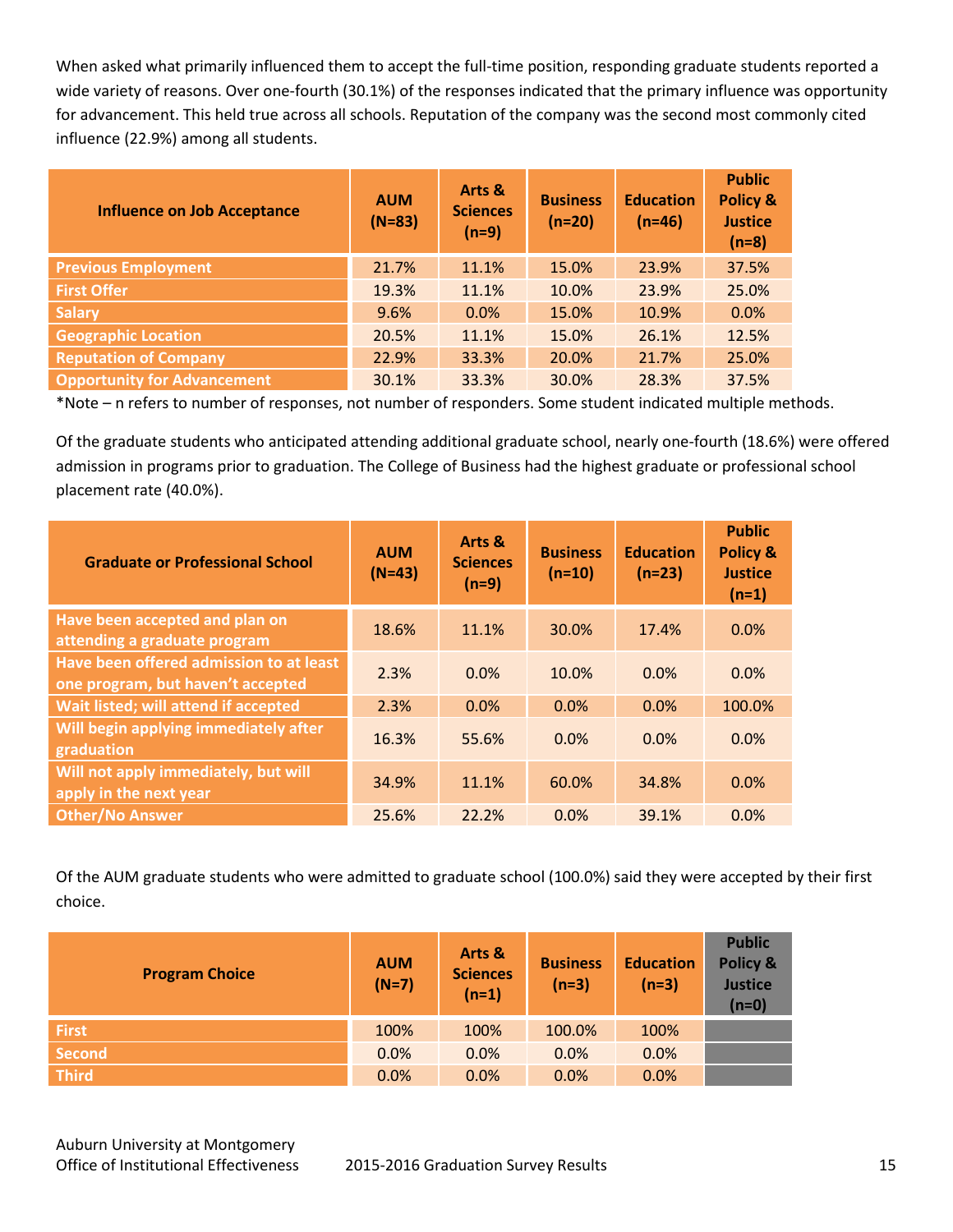Over one-tenth (14.3%) of graduate students who were accepted to graduate school reported receiving a graduate assistantship/grantor award for graduate school.

| Award                                        | <b>AUM</b><br>$(N=7)$ | Arts &<br><b>Sciences</b><br>(n=1) | <b>Business</b><br>$(n=3)$ | <b>Education</b><br>$(n=3)$ | <b>Public</b><br>Policy &<br><b>Justice</b><br>$(n=0)$ |
|----------------------------------------------|-----------------------|------------------------------------|----------------------------|-----------------------------|--------------------------------------------------------|
| <b>Graduate Assistantship/Grant or Award</b> | 14.3%                 | 0.0                                | 33.3%                      | 0.0%                        |                                                        |

For all schools, a majority of responding graduate level students graduating expressed satisfaction that the university as well as their overall experiences at AUM assisted them prepare for their post-graduation goals.

| <b>University Assistance Helped Prepare</b><br>for Post-Graduate Goals             | <b>AUM</b><br>$(N=113)$ | Arts &<br><b>Sciences</b><br>$(n=22)$ | <b>Business</b><br>$(n=29)$ | <b>Education</b><br>$(n=55)$ | <b>Public</b><br><b>Policy &amp;</b><br><b>Justice</b><br>$(n=7)$ |
|------------------------------------------------------------------------------------|-------------------------|---------------------------------------|-----------------------------|------------------------------|-------------------------------------------------------------------|
| <b>Very Satisfied or Somewhat Satisfied</b>                                        | 71.7%                   | 72.7%                                 | 65.5%                       | 78.2%                        | 42.9%                                                             |
| <b>Overall Experiences at AUM Helped</b><br><b>Prepare for Post-Graduate Goals</b> | $(n=112)$               | $(n=22)$                              | $(n=29)$                    | $(n=54)$                     | $(n=7)$                                                           |
| <b>Very Satisfied or Somewhat Satisfied</b>                                        | 79.5%                   | 77.3%                                 | 75.9%                       | 83.3%                        | 71.4%                                                             |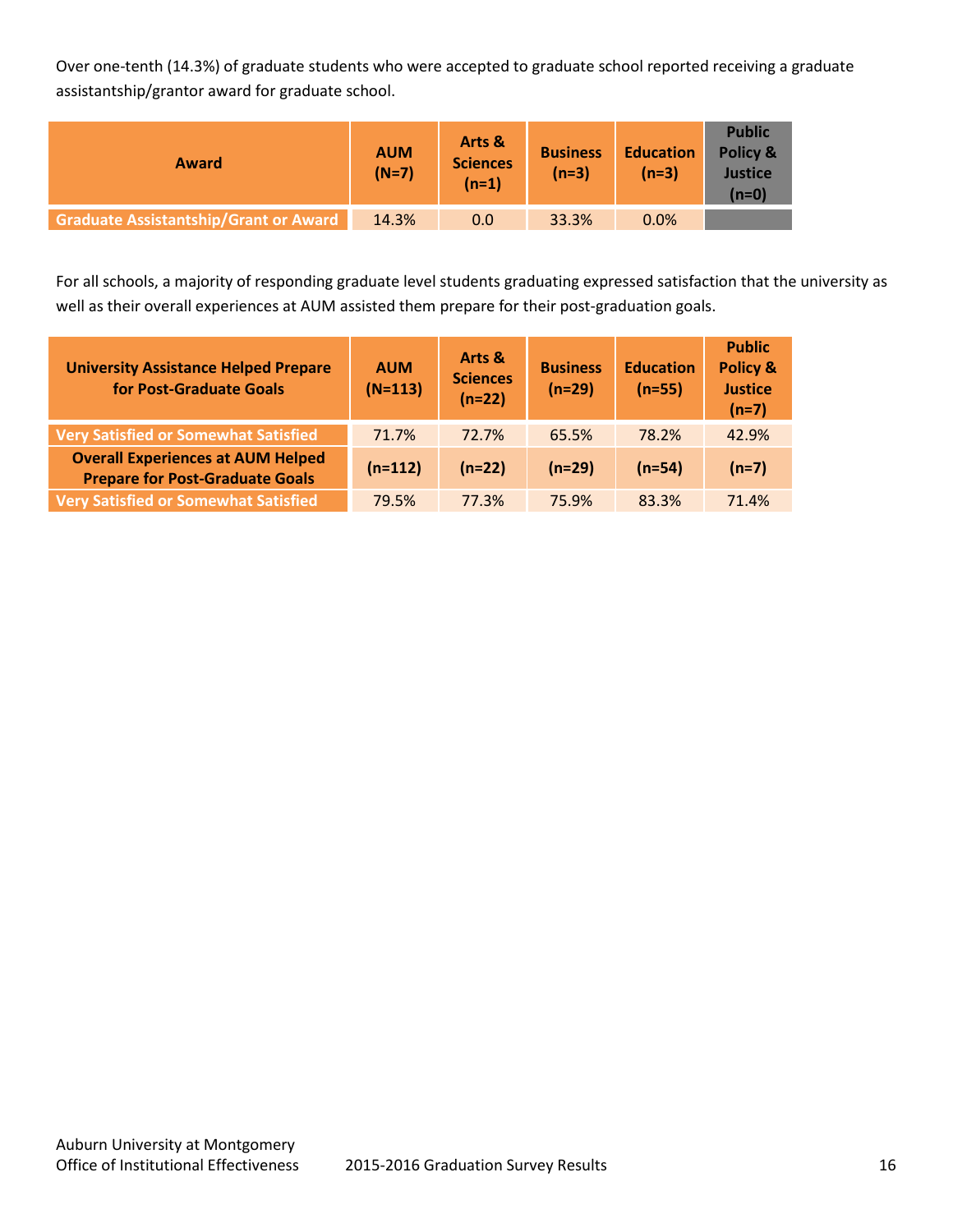#### *Major Field Experiences*

Graduate students responded to a series of questions about their experiences in their major. For most items, the majority of responding students reported that they were satisfied with their experiences (either somewhat satisfied or very satisfied).

| Based on what you know now, how<br>satisfied are you that your experiences<br>in your major field at AUM: | <b>AUM</b><br>$(N \approx 111)$ | Arts &<br><b>Sciences</b><br>$(n \approx 21)$ | <b>Business</b><br>$(n \approx 27)$ | <b>Education</b><br>$(n \approx 54)$ | <b>Public</b><br><b>Policy &amp;</b><br><b>Justice</b><br>$(n=9)$ |
|-----------------------------------------------------------------------------------------------------------|---------------------------------|-----------------------------------------------|-------------------------------------|--------------------------------------|-------------------------------------------------------------------|
| helped develop an ability to write<br>effectively                                                         | 85.6%                           | 85.7%                                         | 81.5%                               | 85.2%                                | 100%                                                              |
| helped develop an ability to<br>communicate effectively                                                   | 84.7%                           | 85.7%                                         | 85.2%                               | 81.5%                                | 100%                                                              |
| provided a well-integrated set of<br><b>courses</b>                                                       | 85.6%                           | 90.5%                                         | 81.5%                               | 83.3%                                | 100%                                                              |
| provided high-quality instruction                                                                         | 86.5%                           | 95.2%                                         | 81.5%                               | 85.2%                                | 88.9%                                                             |
| provided high-quality program advising                                                                    | 77.5%                           | 90.5%                                         | 63.0%                               | 81.5%                                | 66.7%                                                             |
| provided high-quality career advising                                                                     | 53.2%                           | 61.9%                                         | 44.4%                               | 55.6%                                | 44.4%                                                             |
| provided opportunity for<br>communication between faculty and<br>students regarding needs and concerns    | 85.6%                           | 85.7%                                         | 81.5%                               | 87.0%                                | 88.9%                                                             |

#### *Overall AUM Experiences*

Graduate students were asked to rate their satisfaction with their overall experiences at AUM. Responding students expressed a high degree of satisfaction (somewhat satisfied or very satisfied) with these experiences.

| Thinking about your overall experiences<br>at AUM, please indicate your<br>satisfaction with the following: | <b>AUM</b><br>$(N \approx 111)$ | Arts &<br><b>Sciences</b><br>$(n \approx 22)$ | <b>Business</b><br>$(n \approx 26)$ | <b>Education</b><br>$(n \approx 54)$ | <b>Public</b><br><b>Policy &amp;</b><br><b>Justice</b><br>$(n=9)$ |
|-------------------------------------------------------------------------------------------------------------|---------------------------------|-----------------------------------------------|-------------------------------------|--------------------------------------|-------------------------------------------------------------------|
| The accessibility of faculty in general                                                                     | 87.4%                           | 86.4%                                         | 80.8%                               | 90.7%                                | 88.9%                                                             |
| The extent to which the campus<br>environment was free of discrimination                                    | 81.1%                           | 86.4%                                         | 80.8%                               | 77.8%                                | 88.9%                                                             |
| Your level of satisfaction with your<br>overall program                                                     | 87.4%                           | 90.9%                                         | 80.8%                               | 88.9%                                | 88.9%                                                             |
| Your level of satisfaction with AUM, in<br>general                                                          | 87.4%                           | 95.5%                                         | 80.8%                               | 88.9%                                | 77.8%                                                             |
| That the financial investment was<br>worthwhile                                                             | 84.7%                           | 86.4%                                         | 76.9%                               | 88.9%                                | 77.8%                                                             |
| <b>Your overall AUM experience</b>                                                                          | 86.5%                           | 95.5%                                         | 76.9%                               | 87.0%                                | 88.9%                                                             |